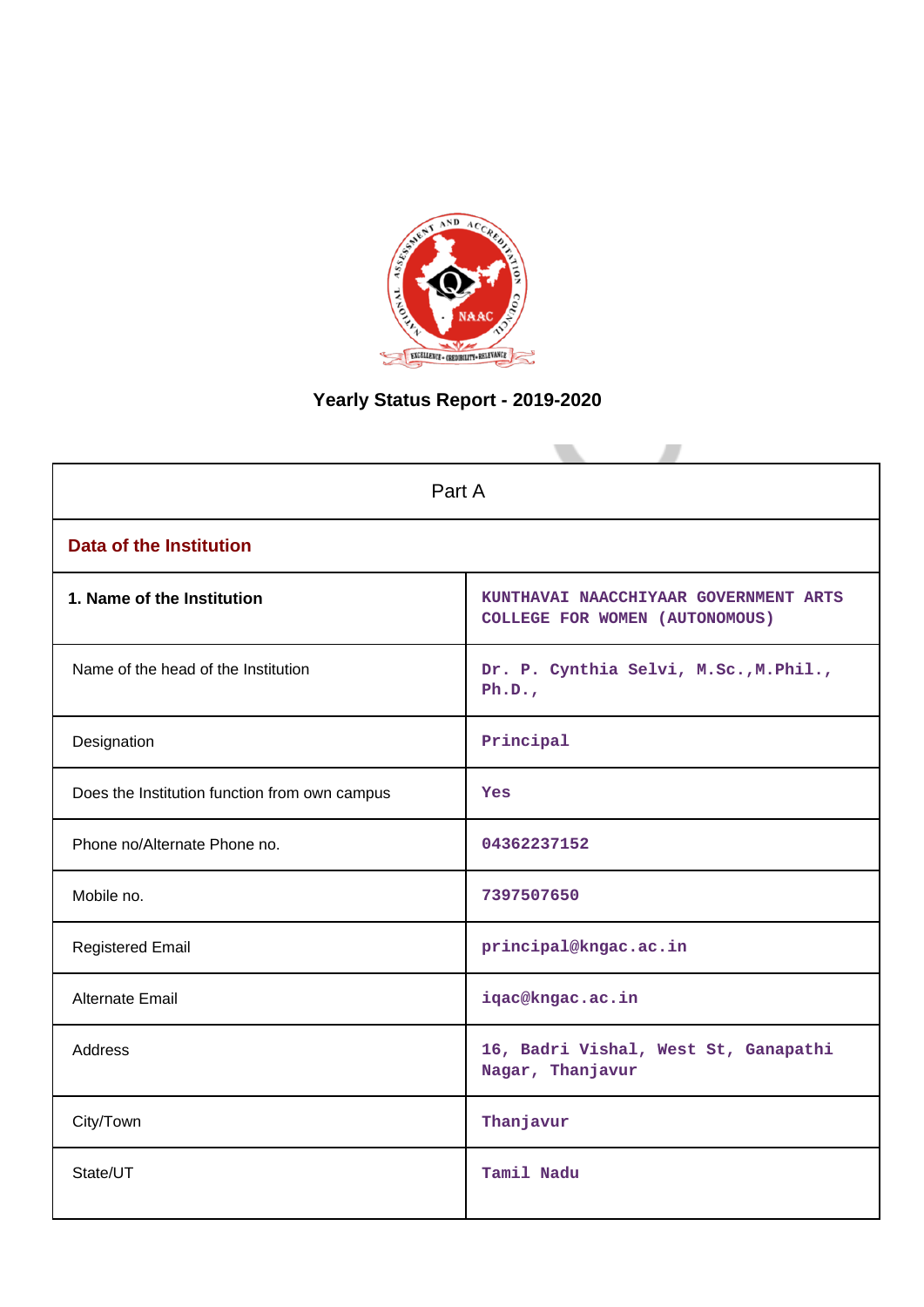| Pincode                                                                  | 613007                                                        |  |  |  |
|--------------------------------------------------------------------------|---------------------------------------------------------------|--|--|--|
| 2. Institutional Status                                                  |                                                               |  |  |  |
| Autonomous Status (Provide date of Conformant of<br>Autonomous Status)   | $09 - Nov - 2004$                                             |  |  |  |
| Type of Institution                                                      | Women                                                         |  |  |  |
| Location                                                                 | Urban                                                         |  |  |  |
| <b>Financial Status</b>                                                  | state                                                         |  |  |  |
| Name of the IQAC co-ordinator/Director                                   | Dr.K.Banukumar                                                |  |  |  |
| Phone no/Alternate Phone no.                                             | 04362237152                                                   |  |  |  |
| Mobile no.                                                               | 9751214535                                                    |  |  |  |
| <b>Registered Email</b>                                                  | iqac@kngac.ac.in                                              |  |  |  |
| <b>Alternate Email</b>                                                   | kbanukumar@kngac.ac.in                                        |  |  |  |
| 3. Website Address                                                       |                                                               |  |  |  |
| Web-link of the AQAR: (Previous Academic Year)                           | http://www.kngac.ac.in/docs/AQAR/AQA<br>R-2018-2019.pdf       |  |  |  |
| 4. Whether Academic Calendar prepared during<br>the year                 | Yes                                                           |  |  |  |
| if yes, whether it is uploaded in the institutional website:<br>Weblink: | http://www.kngac.ac.in/docs/academic-<br>calendar-2019-20.pdf |  |  |  |
| <b>5. Accrediation Details</b>                                           |                                                               |  |  |  |

| Cycle | Grade      | <b>CGPA</b> | Validity<br>Year of |                          |                          |
|-------|------------|-------------|---------------------|--------------------------|--------------------------|
|       |            |             | Accrediation        | Period From              | Period To                |
|       | Three Star | 65.70       | 2000                | $17 - Apr - 2000$        | $17 - Apr - 2005$        |
| 2     | $B+$       | 76.10       | 2007                | $10 - \text{Feb} - 2007$ | $10 - \text{Feb} - 2012$ |
| 3     | в          | 2.69        | 2013                | $25 - Oct - 2013$        | $24 - Oct - 2018$        |
| 4     | в          | 2.2         | 2019                | $28 - \text{Mar} - 2019$ | $27 - \text{Mar} - 2024$ |

**6. Date of Establishment of IQAC 01-Feb-2004**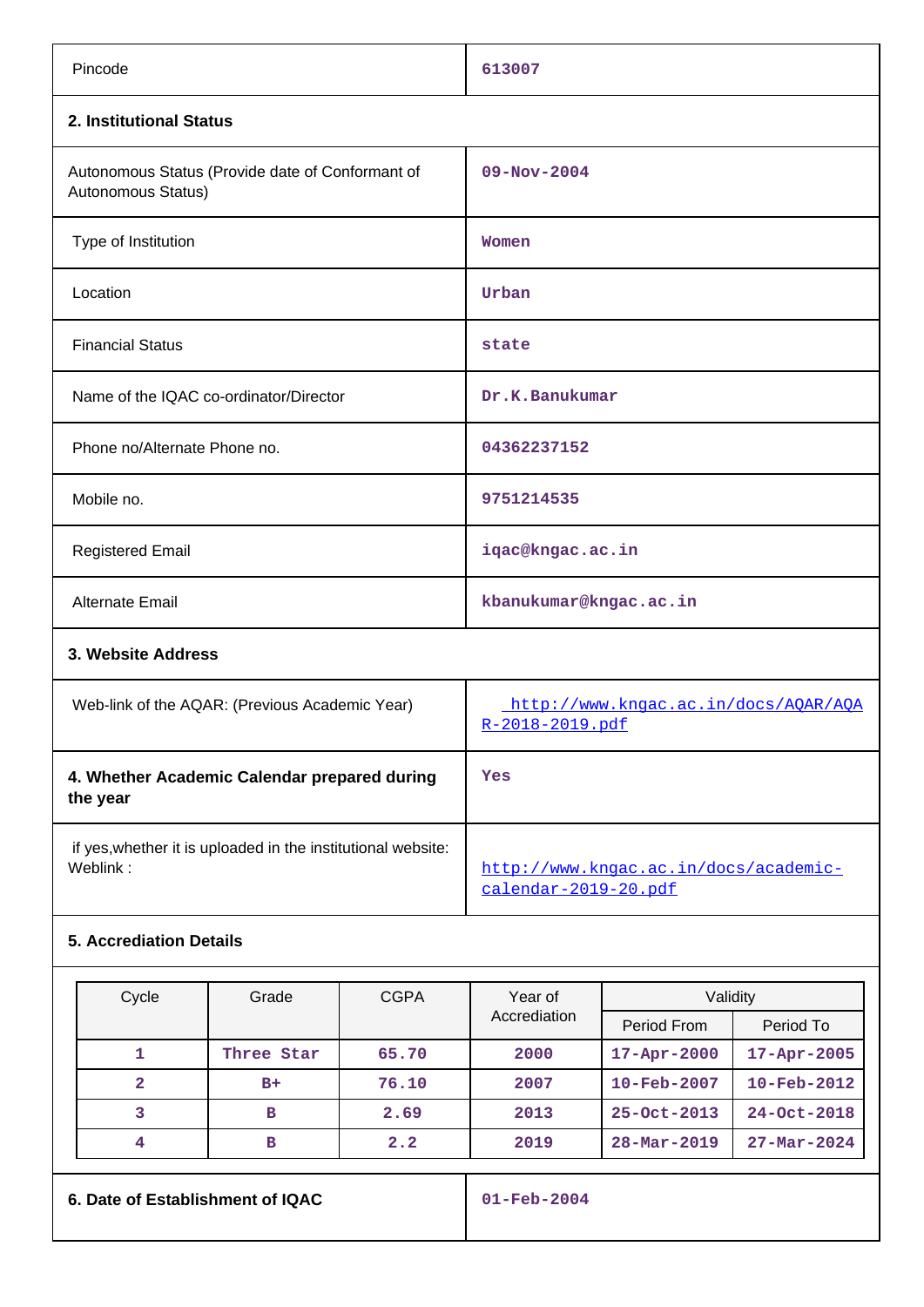### **7. Internal Quality Assurance System**

| Quality initiatives by IQAC during the year for promoting quality culture |                          |                                       |  |  |
|---------------------------------------------------------------------------|--------------------------|---------------------------------------|--|--|
| Item / Title of the quality initiative by<br><b>IQAC</b>                  | Date & Duration          | Number of participants/ beneficiaries |  |  |
| Outcome Audit On Higher<br>education by AG (G&tSSA)                       | $04 - Nov - 2019$<br>4   | 28                                    |  |  |
| Triennial Inspection<br><b>Report Generated</b>                           | $05 - \text{Mar} - 2020$ | 28                                    |  |  |
| Student Satisfaction<br>Survey & Actions Taken                            | $24 - Oct - 2020$<br>11  | 1383                                  |  |  |
| View File                                                                 |                          |                                       |  |  |

### **8. Provide the list of Special Status conferred by Central/ State Government-UGC/CSIR/DST/DBT/ICMR/TEQIP/World Bank/CPE of UGC etc.**

| Institution/Departmen<br>t/Faculty | Scheme     | <b>Funding Agency</b> | Year of award with<br>duration | Amount |
|------------------------------------|------------|-----------------------|--------------------------------|--------|
| <b>NIL</b>                         | <b>NIL</b> | <b>NIL</b>            | 2020                           |        |
| No Files Uploaded !!!              |            |                       |                                |        |

| 9. Whether composition of IQAC as per latest<br><b>NAAC guidelines:</b>                                            | Yes              |
|--------------------------------------------------------------------------------------------------------------------|------------------|
| Upload latest notification of formation of IQAC                                                                    | <u>View File</u> |
| 10. Number of IQAC meetings held during the<br>year :                                                              | 2                |
| The minutes of IQAC meeting and compliances to the<br>decisions have been uploaded on the institutional<br>website | Yes              |
| Upload the minutes of meeting and action taken report                                                              | View File        |
| 11. Whether IQAC received funding from any of<br>the funding agency to support its activities<br>during the year?  | <b>No</b>        |

### **12. Significant contributions made by IQAC during the current year(maximum five bullets)**

**1 Outcome Audit On Higher education by AG (GtSSA) 2 Triennial Inspection Report Generated 3 Student Satisfaction Survey Actions Taken 4. NIRF and AISH Participation**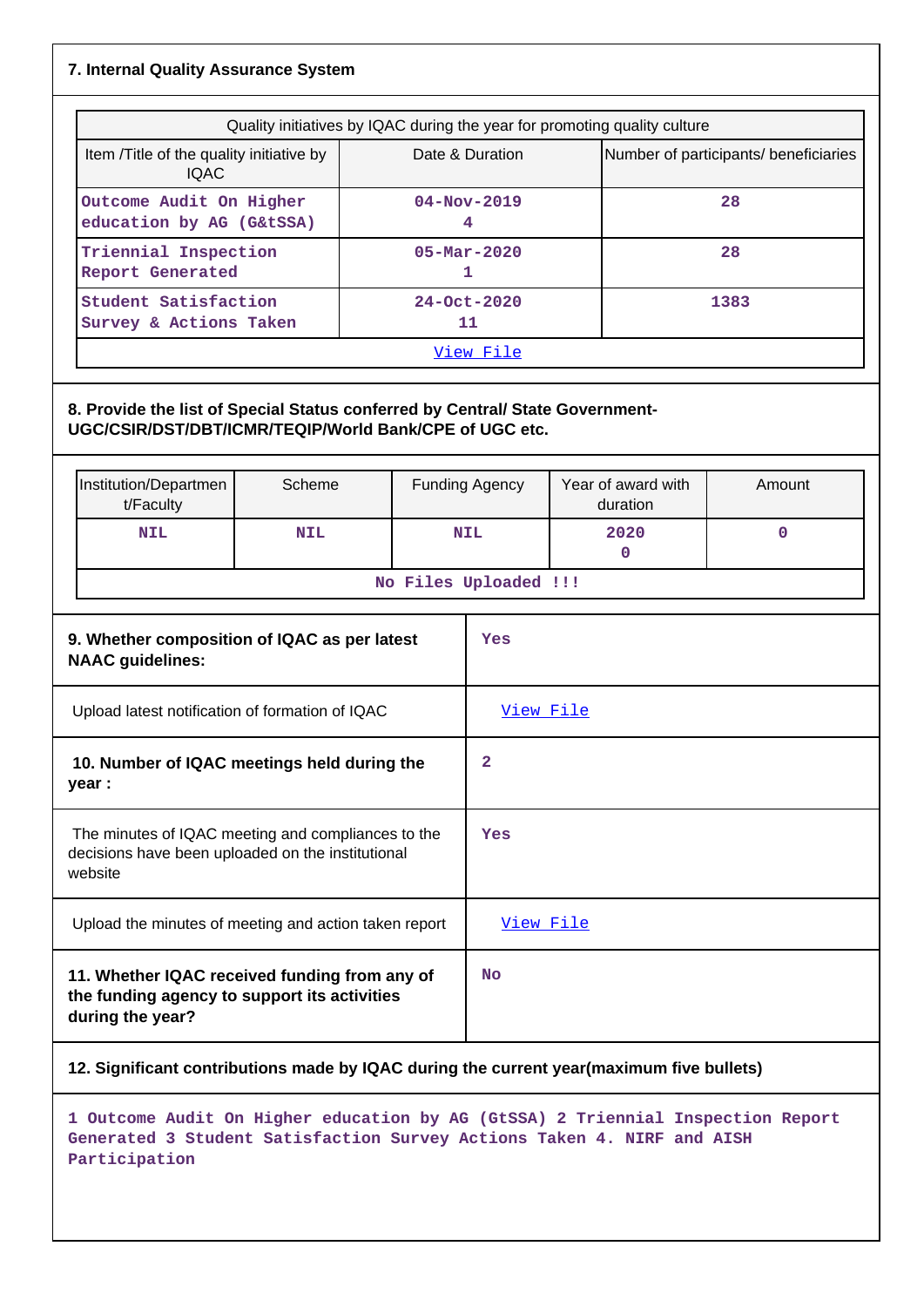### [View File](https://assessmentonline.naac.gov.in/public/Postacc/Contribution/15107_Contribution.xlsx)

**13. Plan of action chalked out by the IQAC in the beginning of the academic year towards Quality Enhancement and outcome achieved by the end of the academic year**

| Plan of Action                                                                                                                                  | Achivements/Outcomes                                                                                                                                                                                                                                              |
|-------------------------------------------------------------------------------------------------------------------------------------------------|-------------------------------------------------------------------------------------------------------------------------------------------------------------------------------------------------------------------------------------------------------------------|
| 1 IQAC internal members to be allotted<br>with NAAC criterion individually for<br>ensure the effective monitoring of the<br>quality initiatives | Management Information system has<br>improvised using college portal and<br>digital communication systems among the<br>stakeholders for the efficient<br>administration and documentation based<br>on the NAAC suggestions.                                       |
| 2 Regularizing and systematizing the<br>Student Satisfaction Survey, analysis<br>and action taken process by the<br>departments.                | SSS online survey introduced and report<br>uploaded                                                                                                                                                                                                               |
| 3 Introducing Centralized internal<br>valuation and automation through<br>examination wing.                                                     | From January 2020 onwards Centralized<br>Internal Examinations and Valuations<br>are Implemented. Automated mark Entry<br>system is implement for Internal<br>Examination also                                                                                    |
| 4 Introducing Consolidated Registration<br>Galley format and Hall ticket with<br>candidates hall allotment details.                             | Registration Galley for Semester<br>Examinations is introduced from April<br>2020 onwards instead of separate<br>application for each candidates through<br>the concerned departments. Hall<br>allotment for each examination are<br>printed in the Hall Tickets. |
|                                                                                                                                                 |                                                                                                                                                                                                                                                                   |
|                                                                                                                                                 | View File                                                                                                                                                                                                                                                         |
| 14. Whether AQAR was placed before statutory<br>body?                                                                                           | Yes                                                                                                                                                                                                                                                               |
| Name of Statutory Body                                                                                                                          | <b>Meeting Date</b>                                                                                                                                                                                                                                               |
| Academic council meeting                                                                                                                        | 05-Feb-2021                                                                                                                                                                                                                                                       |
| 15. Whether NAAC/or any other accredited<br>body(s) visited IQAC or interacted with it to<br>assess the functioning?                            | Yes                                                                                                                                                                                                                                                               |
| Date of Visit                                                                                                                                   | $04 - Nov - 2019$                                                                                                                                                                                                                                                 |
| 16. Whether institutional data submitted to<br><b>AISHE:</b>                                                                                    | Yes                                                                                                                                                                                                                                                               |
| Year of Submission                                                                                                                              | 2019                                                                                                                                                                                                                                                              |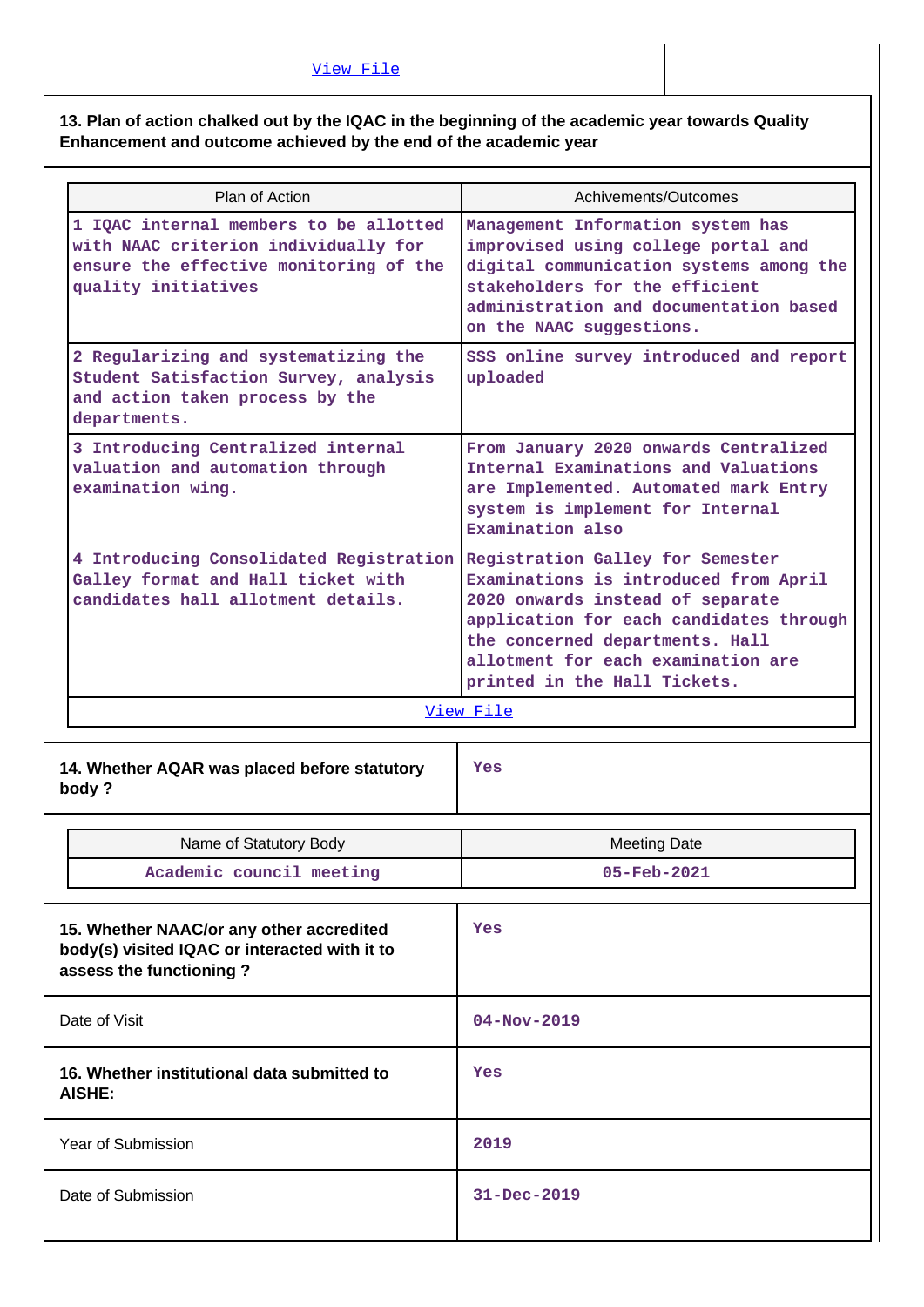| 17. Does the Institution have Management<br><b>Information System?</b>                              | Yes                                                                                                                                                                                                                                                                                                                                                                                                                                                                                |
|-----------------------------------------------------------------------------------------------------|------------------------------------------------------------------------------------------------------------------------------------------------------------------------------------------------------------------------------------------------------------------------------------------------------------------------------------------------------------------------------------------------------------------------------------------------------------------------------------|
| If yes, give a brief descripiton and a list of modules<br>currently operational (maximum 500 words) | Our institution website provided with<br>all the mandatory data, circulars,<br>reports and examination information for<br>the stakeholders. Data for IQAC has<br>been collected through digital mode for<br>documentation. A banking link had been<br>provided during the admission process<br>for the payment of the fee. circulars<br>will be shared in Digital mode for<br>different academic activities by the<br>respective committees through<br>appropriate WhatsApp group. |

**Part B** 

# **CRITERION I – CURRICULAR ASPECTS**

## **1.1 – Curriculum Design and Development**

1.1.1 – Programmes for which syllabus revision was carried out during the Academic year

| Name of Programme | Programme Code              | Programme Specialization                                                                      | Date of Revision |
|-------------------|-----------------------------|-----------------------------------------------------------------------------------------------|------------------|
| <b>BA</b>         | TA/EN/HI/EC                 | Tamil / English /<br>History/Economics                                                        | 20/02/2020       |
| <b>BCom</b>       | CO                          | Commerce                                                                                      | 20/02/2020       |
| <b>BBA</b>        | <b>BB</b>                   | Retail Management                                                                             | 20/02/2020       |
| <b>BSC</b>        | PH/CH/MA/BO/ZO/GE<br>/CS/ST | Physics/Chemistry<br>/Maths/Botany/Zoolo<br>gy/Geography/Comput<br>er Science /<br>Statistics | 20/02/2020       |
| <b>MA</b>         | TA/EN/HI/EC                 | Tamil / English /<br>History/Economics                                                        | 20/02/2020       |
| <b>MCom</b>       | CO                          | Commerce                                                                                      | 20/02/2020       |
| <b>MSC</b>        | PH/CH/MA/BO/ZO/GE<br>/CS/ST | Physics/Chemistry<br>/Maths/Botany/Zoolo<br>gy/Geography/Comput<br>er Science /<br>Statistics | 20/02/2020       |
|                   |                             | <u>View File</u>                                                                              |                  |

 1.1.2 – Programmes/ courses focussed on employability/ entrepreneurship/ skill development during the Academic year

| Programme with<br>Code | Programme<br>Specialization | Date of Introduction | Course with Code                             | Date of Introduction |
|------------------------|-----------------------------|----------------------|----------------------------------------------|----------------------|
| <b>BBA</b>             | Retail<br>Management        | 28/02/2018           | <b>ENTREPRENEURIAL</b><br><b>DEVELOPMENT</b> | 20/02/2020           |
| <b>BSC</b>             | Zoology                     | 28/02/2018           | Poultry<br>Science                           | 20/02/2020           |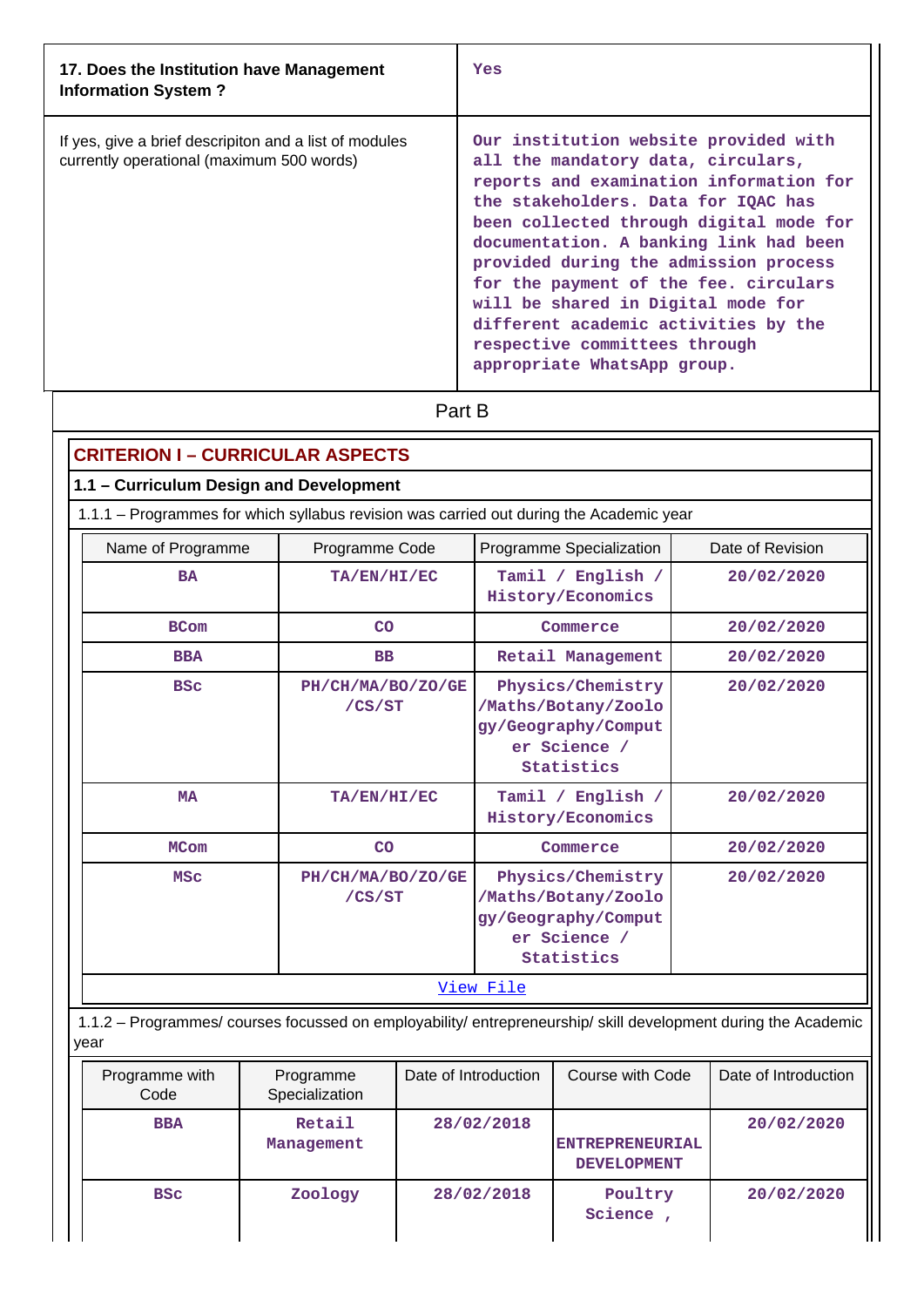| Programme Specialization<br>Date of implementation of<br>Name of programmes adopting<br><b>CBCS</b><br><b>CBCS/Elective Course System</b>          |  |                          |                                                                                  |                                                                                                                                                                                                                                |                          |
|----------------------------------------------------------------------------------------------------------------------------------------------------|--|--------------------------|----------------------------------------------------------------------------------|--------------------------------------------------------------------------------------------------------------------------------------------------------------------------------------------------------------------------------|--------------------------|
| 1.2.2 - Programmes in which Choice Based Credit System (CBCS)/Elective Course System implemented at the<br>College level during the Academic year. |  |                          |                                                                                  |                                                                                                                                                                                                                                |                          |
|                                                                                                                                                    |  | No file uploaded.        |                                                                                  |                                                                                                                                                                                                                                |                          |
| <b>Nill</b>                                                                                                                                        |  | <b>NIL</b>               |                                                                                  |                                                                                                                                                                                                                                | Nill                     |
| Programme/Course                                                                                                                                   |  | Programme Specialization |                                                                                  |                                                                                                                                                                                                                                | Dates of Introduction    |
| 1.2.1 - New programmes/courses introduced during the Academic year                                                                                 |  |                          |                                                                                  |                                                                                                                                                                                                                                |                          |
| 1.2 - Academic Flexibility                                                                                                                         |  |                          |                                                                                  |                                                                                                                                                                                                                                |                          |
|                                                                                                                                                    |  | View File                |                                                                                  |                                                                                                                                                                                                                                |                          |
|                                                                                                                                                    |  |                          | <b>FUNDAMENTALSO</b><br><b>FGEOINFORMATICS</b><br>, GEO SPATIAL<br>DATA ANALYSIS |                                                                                                                                                                                                                                |                          |
| English<br><b>MA</b><br><b>MSC</b><br>Geography                                                                                                    |  | 28/02/2018<br>28/02/2018 |                                                                                  | <b>ENGLISH FOR</b><br>NET / SLET,<br><b>CREATIVE</b><br><b>WRITING</b>                                                                                                                                                         | 20/02/2020<br>20/02/2020 |
| MSC<br>Zoology                                                                                                                                     |  | 28/02/2018               |                                                                                  | Apiculture,<br>Aquaculture,<br>Public Health<br>and Hygiene,<br>Clinical lab<br>technology                                                                                                                                     | 20/02/2020               |
| <b>MSC</b><br>Botany                                                                                                                               |  | 28/02/2018               |                                                                                  | Biofertilizer<br>and Mushroom<br>Technology,<br>Herbal Science,<br>Horticulture<br>and Ecology                                                                                                                                 | 20/02/2020               |
| <b>BSC</b><br>Botany                                                                                                                               |  | 28/02/2018               |                                                                                  | <b>MUSHROOM</b><br><b>TECHNOLOGY</b>                                                                                                                                                                                           | 20/02/2020               |
| Tamil<br><b>BA</b><br>English<br><b>BA</b>                                                                                                         |  | 28/02/2018<br>28/02/2018 |                                                                                  | MOZIPEYARBIYAL<br><b>MODERN</b><br><b>ENGLISH AND</b><br>USAGE- I,<br><b>MODERN ENGLISH</b><br>AND USAGE- II<br><b>COMPREHENSION</b><br>SKILLS, COMMON<br><b>ERRORS IN</b><br>ENGLISH, NEWS<br>REPORTING AND<br><b>EDITING</b> | 20/02/2020<br>20/02/2020 |
|                                                                                                                                                    |  |                          |                                                                                  | Vermiculture,<br>Microbiology,<br>Fish Culture,<br>Biotechnology,<br>Sericulture                                                                                                                                               |                          |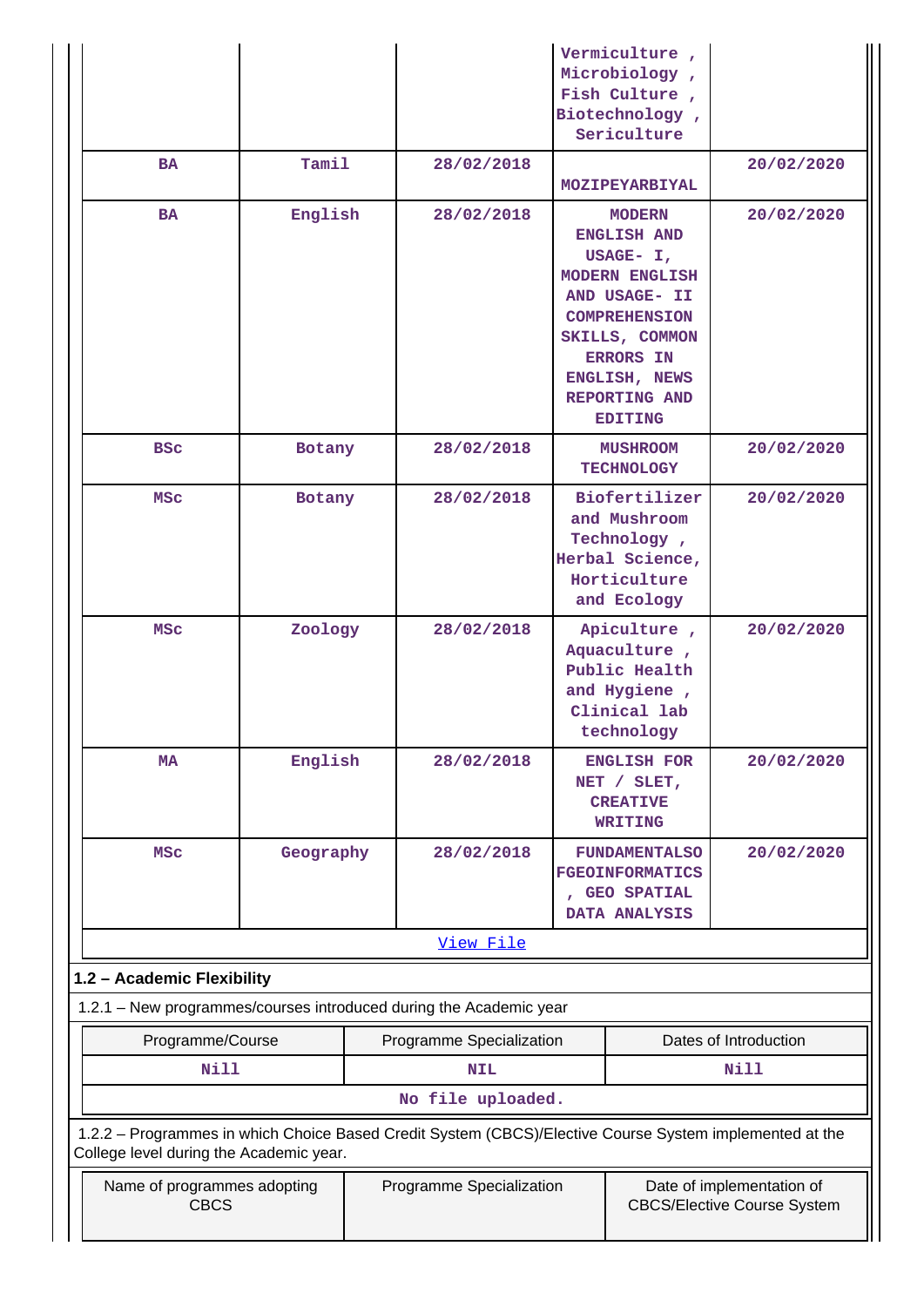| <b>BA</b>                                                                                                                                                                                                                                                                                                                        | Tamil / English /                                                                         | 28/02/2018                                                   |  |
|----------------------------------------------------------------------------------------------------------------------------------------------------------------------------------------------------------------------------------------------------------------------------------------------------------------------------------|-------------------------------------------------------------------------------------------|--------------------------------------------------------------|--|
|                                                                                                                                                                                                                                                                                                                                  | History/Economics                                                                         |                                                              |  |
| <b>BCom</b>                                                                                                                                                                                                                                                                                                                      | Commerce                                                                                  | 28/02/2018                                                   |  |
| <b>BBA</b>                                                                                                                                                                                                                                                                                                                       | <b>Business Administration</b>                                                            | 28/02/2018                                                   |  |
| <b>BSC</b>                                                                                                                                                                                                                                                                                                                       | Physics/Chemistry/Maths<br>/Botany/Zoology/Geography<br>/Computer Science /<br>Statistics | 28/02/2018                                                   |  |
| <b>MA</b>                                                                                                                                                                                                                                                                                                                        | Tamil / English /<br>History/Economics                                                    | 28/02/2018                                                   |  |
| <b>MCom</b>                                                                                                                                                                                                                                                                                                                      | Commerce                                                                                  | 28/02/2018                                                   |  |
| <b>MSC</b>                                                                                                                                                                                                                                                                                                                       | Physics/Chemistry/Maths<br>/Botany/Zoology/Geography<br>/Computer Science /<br>Statistics | 28/02/2018                                                   |  |
| 1.3 - Curriculum Enrichment                                                                                                                                                                                                                                                                                                      |                                                                                           |                                                              |  |
| 1.3.1 – Value-added courses imparting transferable and life skills offered during the year                                                                                                                                                                                                                                       |                                                                                           |                                                              |  |
| <b>Value Added Courses</b>                                                                                                                                                                                                                                                                                                       | Date of Introduction                                                                      | Number of Students Enrolled                                  |  |
| Value education                                                                                                                                                                                                                                                                                                                  | 18/06/2018                                                                                | 1267                                                         |  |
| Environmental Studies                                                                                                                                                                                                                                                                                                            | 18/06/2018                                                                                | 1267                                                         |  |
| Soft Skills Development                                                                                                                                                                                                                                                                                                          | 18/06/2018                                                                                | 1255                                                         |  |
| Gender Studies                                                                                                                                                                                                                                                                                                                   | 15/06/2015                                                                                | 1344                                                         |  |
|                                                                                                                                                                                                                                                                                                                                  | View File                                                                                 |                                                              |  |
| 1.3.2 - Field Projects / Internships under taken during the year                                                                                                                                                                                                                                                                 |                                                                                           |                                                              |  |
| Project/Programme Title                                                                                                                                                                                                                                                                                                          | Programme Specialization                                                                  | No. of students enrolled for Field<br>Projects / Internships |  |
| MSC                                                                                                                                                                                                                                                                                                                              | Chemistry                                                                                 | 23                                                           |  |
|                                                                                                                                                                                                                                                                                                                                  | View File                                                                                 |                                                              |  |
| 1.4 - Feedback System                                                                                                                                                                                                                                                                                                            |                                                                                           |                                                              |  |
| 1.4.1 - Whether structured feedback received from all the stakeholders.                                                                                                                                                                                                                                                          |                                                                                           |                                                              |  |
| <b>Students</b>                                                                                                                                                                                                                                                                                                                  |                                                                                           | Yes                                                          |  |
| Teachers                                                                                                                                                                                                                                                                                                                         |                                                                                           | Yes                                                          |  |
| <b>Employers</b>                                                                                                                                                                                                                                                                                                                 |                                                                                           | Yes                                                          |  |
| Alumni                                                                                                                                                                                                                                                                                                                           |                                                                                           | Yes                                                          |  |
| Parents                                                                                                                                                                                                                                                                                                                          |                                                                                           | Yes                                                          |  |
| 1.4.2 - How the feedback obtained is being analyzed and utilized for overall development of the institution?<br>(maximum 500 words)                                                                                                                                                                                              |                                                                                           |                                                              |  |
| <b>Feedback Obtained</b>                                                                                                                                                                                                                                                                                                         |                                                                                           |                                                              |  |
| The College has structured Feedback forms for all the stakeholders to assess<br>the teaching program and College infrastructure. The online facility of the<br>feedback collection system is operational to all our stakeholders through IQAC.<br>Feedback received from the stakeholders is evaluated by individual departments |                                                                                           |                                                              |  |

**and used to leverage pedagogy and curriculum enrichment. All the feedback is**

║

**comprehensively considered in the respective departments and committee**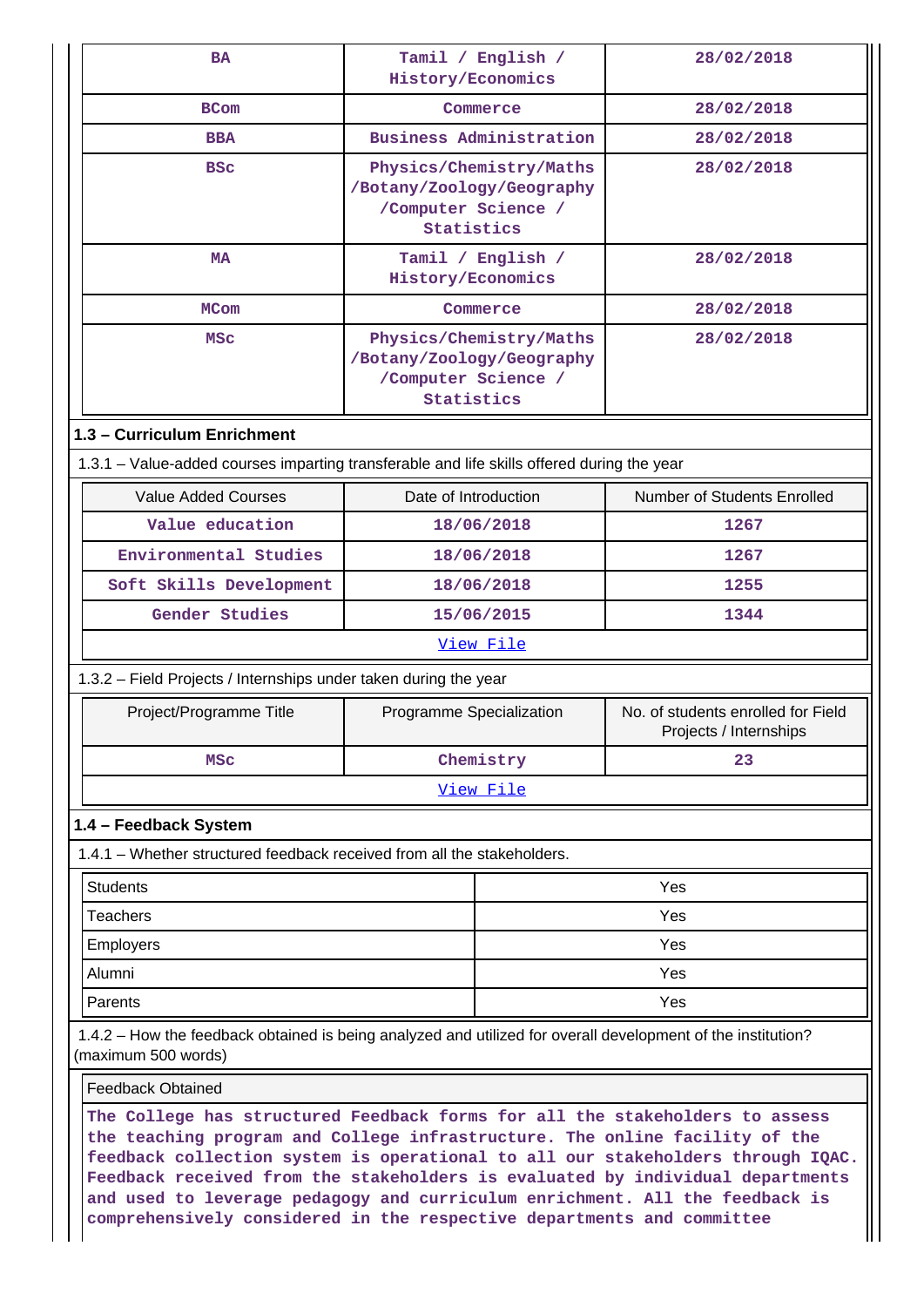**meetings. Principal monitors and reviews academic progression and implementation through the different Committees. These mechanisms help to plan other curriculum enrichment and extension activities. Parent-Teacher Association organizes the interaction meetings with the parents and has been considered and appropriate actions measures have been taken by the college administration and the respective departments. Suggestion Box system is operational in the College for the students to post grievances or complaints if any. The issues if any, will be settled by the respective committees.**

## **CRITERION II – TEACHING- LEARNING AND EVALUATION**

### **2.1 – Student Enrolment and Profile**

### 2.1.1 – Demand Ratio during the year

| Name of the<br>Programme                                                                                                                                                                                                                                                                                                                                                                                                                                                                                                                                                                                                                                                                                                                                                                                                                                                                                                                                                                                                                                                                                                                                                                                                                                                                                                                                                                       | Programme<br>Specialization                               |  | Number of seats<br>available                                                                                                                                     |                                        |  | Number of<br>Application received                                                                |  | <b>Students Enrolled</b>                                    |  |  |  |
|------------------------------------------------------------------------------------------------------------------------------------------------------------------------------------------------------------------------------------------------------------------------------------------------------------------------------------------------------------------------------------------------------------------------------------------------------------------------------------------------------------------------------------------------------------------------------------------------------------------------------------------------------------------------------------------------------------------------------------------------------------------------------------------------------------------------------------------------------------------------------------------------------------------------------------------------------------------------------------------------------------------------------------------------------------------------------------------------------------------------------------------------------------------------------------------------------------------------------------------------------------------------------------------------------------------------------------------------------------------------------------------------|-----------------------------------------------------------|--|------------------------------------------------------------------------------------------------------------------------------------------------------------------|----------------------------------------|--|--------------------------------------------------------------------------------------------------|--|-------------------------------------------------------------|--|--|--|
| <b>BA</b>                                                                                                                                                                                                                                                                                                                                                                                                                                                                                                                                                                                                                                                                                                                                                                                                                                                                                                                                                                                                                                                                                                                                                                                                                                                                                                                                                                                      | file uploaded                                             |  |                                                                                                                                                                  | Nill                                   |  | Nill                                                                                             |  | Nill                                                        |  |  |  |
|                                                                                                                                                                                                                                                                                                                                                                                                                                                                                                                                                                                                                                                                                                                                                                                                                                                                                                                                                                                                                                                                                                                                                                                                                                                                                                                                                                                                |                                                           |  |                                                                                                                                                                  | View File                              |  |                                                                                                  |  |                                                             |  |  |  |
| 2.2 - Catering to Student Diversity                                                                                                                                                                                                                                                                                                                                                                                                                                                                                                                                                                                                                                                                                                                                                                                                                                                                                                                                                                                                                                                                                                                                                                                                                                                                                                                                                            |                                                           |  |                                                                                                                                                                  |                                        |  |                                                                                                  |  |                                                             |  |  |  |
| 2.2.1 - Student - Full time teacher ratio (current year data)                                                                                                                                                                                                                                                                                                                                                                                                                                                                                                                                                                                                                                                                                                                                                                                                                                                                                                                                                                                                                                                                                                                                                                                                                                                                                                                                  |                                                           |  |                                                                                                                                                                  |                                        |  |                                                                                                  |  |                                                             |  |  |  |
| Year<br>Number of<br>students enrolled<br>in the institution<br>(UG)                                                                                                                                                                                                                                                                                                                                                                                                                                                                                                                                                                                                                                                                                                                                                                                                                                                                                                                                                                                                                                                                                                                                                                                                                                                                                                                           |                                                           |  | Number of<br>Number of<br>students enrolled<br>fulltime teachers<br>in the institution<br>available in the<br>(PG)<br>institution<br>teaching only UG<br>courses |                                        |  | Number of<br>fulltime teachers<br>available in the<br>institution<br>teaching only PG<br>courses |  | Number of<br>teachers<br>teaching both UG<br>and PG courses |  |  |  |
| 2019                                                                                                                                                                                                                                                                                                                                                                                                                                                                                                                                                                                                                                                                                                                                                                                                                                                                                                                                                                                                                                                                                                                                                                                                                                                                                                                                                                                           | 3866                                                      |  | 681                                                                                                                                                              | 101                                    |  | 74                                                                                               |  | 125                                                         |  |  |  |
| 2.3 - Teaching - Learning Process                                                                                                                                                                                                                                                                                                                                                                                                                                                                                                                                                                                                                                                                                                                                                                                                                                                                                                                                                                                                                                                                                                                                                                                                                                                                                                                                                              |                                                           |  |                                                                                                                                                                  |                                        |  |                                                                                                  |  |                                                             |  |  |  |
| 2.3.1 - Percentage of teachers using ICT for effective teaching with Learning Management Systems (LMS), E-<br>learning resources etc. (current year data)                                                                                                                                                                                                                                                                                                                                                                                                                                                                                                                                                                                                                                                                                                                                                                                                                                                                                                                                                                                                                                                                                                                                                                                                                                      |                                                           |  |                                                                                                                                                                  |                                        |  |                                                                                                  |  |                                                             |  |  |  |
| Number of<br><b>Teachers on Roll</b>                                                                                                                                                                                                                                                                                                                                                                                                                                                                                                                                                                                                                                                                                                                                                                                                                                                                                                                                                                                                                                                                                                                                                                                                                                                                                                                                                           | Number of<br>teachers using<br>ICT (LMS, e-<br>Resources) |  | <b>ICT Tools and</b><br>resources<br>available                                                                                                                   | Number of ICT<br>enabled<br>Classrooms |  | Numberof smart<br>classrooms                                                                     |  | E-resources and<br>techniques used                          |  |  |  |
| 175                                                                                                                                                                                                                                                                                                                                                                                                                                                                                                                                                                                                                                                                                                                                                                                                                                                                                                                                                                                                                                                                                                                                                                                                                                                                                                                                                                                            | 120                                                       |  | 7                                                                                                                                                                | 4                                      |  | 4                                                                                                |  | 4                                                           |  |  |  |
|                                                                                                                                                                                                                                                                                                                                                                                                                                                                                                                                                                                                                                                                                                                                                                                                                                                                                                                                                                                                                                                                                                                                                                                                                                                                                                                                                                                                |                                                           |  |                                                                                                                                                                  | View File of ICT Tools and resources   |  |                                                                                                  |  |                                                             |  |  |  |
|                                                                                                                                                                                                                                                                                                                                                                                                                                                                                                                                                                                                                                                                                                                                                                                                                                                                                                                                                                                                                                                                                                                                                                                                                                                                                                                                                                                                |                                                           |  |                                                                                                                                                                  |                                        |  | View File of E-resources and techniques used                                                     |  |                                                             |  |  |  |
|                                                                                                                                                                                                                                                                                                                                                                                                                                                                                                                                                                                                                                                                                                                                                                                                                                                                                                                                                                                                                                                                                                                                                                                                                                                                                                                                                                                                |                                                           |  |                                                                                                                                                                  |                                        |  |                                                                                                  |  |                                                             |  |  |  |
| 2.3.2 - Students mentoring system available in the institution? Give details. (maximum 500 words)<br>Student mentoring system is available in the College at different levels: academic, personal and psycho-social<br>support, professional and career counselling and other services. Notwithstanding the Covid-19 Pandemic and<br>the Lockdown periods, the student mentoring system was facilitated and continued online mode successfully.<br>Academic counselling is available for all students. The students are mentored at the time of admissions on the<br>nature and prospects of the discipline that they wish to choose. The faculty mentors the students on matters<br>related to high studies, difficulties if any, setting goals for the future and any support or guidance for their<br>different entrance tests. Students of all Department Academic Societies are mentored by their teachers to<br>organize, interact and lead the Society. Similarly, Extension Activities like NSS, NCC, Community Outreach<br>Programs, Extra-Curricular Activities and Students Union have faculty mentors who advise and guide the<br>students in organizational and leadership qualities. In addition to mentoring by their respective teachers, the<br>students are counselled and mentored on different career options by the Career Guidance and Placement Cell of<br>the College. |                                                           |  |                                                                                                                                                                  |                                        |  |                                                                                                  |  |                                                             |  |  |  |
| Number of students enrolled in the<br>institution                                                                                                                                                                                                                                                                                                                                                                                                                                                                                                                                                                                                                                                                                                                                                                                                                                                                                                                                                                                                                                                                                                                                                                                                                                                                                                                                              |                                                           |  |                                                                                                                                                                  | Number of fulltime teachers            |  |                                                                                                  |  | Mentor: Mentee Ratio                                        |  |  |  |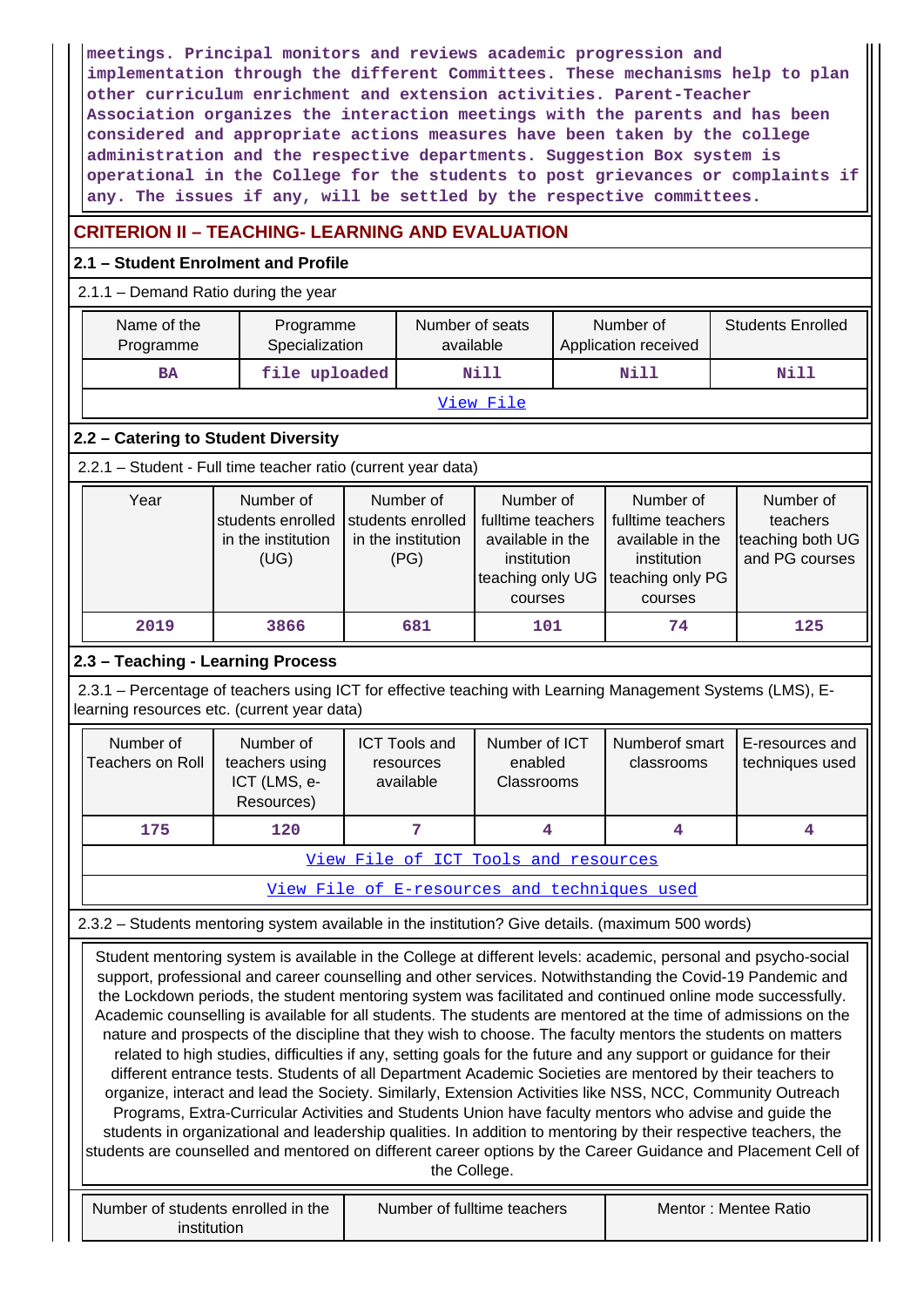| 4547                                                                                                                                                                                           |                         | 175                                         |                                                                                     |                        | 1:26                   |                                             |                                                                                                                                                                                                                                                           |                                                |  |  |  |  |
|------------------------------------------------------------------------------------------------------------------------------------------------------------------------------------------------|-------------------------|---------------------------------------------|-------------------------------------------------------------------------------------|------------------------|------------------------|---------------------------------------------|-----------------------------------------------------------------------------------------------------------------------------------------------------------------------------------------------------------------------------------------------------------|------------------------------------------------|--|--|--|--|
| 2.4 - Teacher Profile and Quality                                                                                                                                                              |                         |                                             |                                                                                     |                        |                        |                                             |                                                                                                                                                                                                                                                           |                                                |  |  |  |  |
| 2.4.1 – Number of full time teachers appointed during the year                                                                                                                                 |                         |                                             |                                                                                     |                        |                        |                                             |                                                                                                                                                                                                                                                           |                                                |  |  |  |  |
| No. of sanctioned<br>positions                                                                                                                                                                 | No. of filled positions |                                             | Vacant positions                                                                    |                        |                        | Positions filled during<br>the current year |                                                                                                                                                                                                                                                           | No. of faculty with<br>Ph.D                    |  |  |  |  |
| 175                                                                                                                                                                                            | 103                     |                                             |                                                                                     | 72                     |                        | 1<br>82                                     |                                                                                                                                                                                                                                                           |                                                |  |  |  |  |
| 2.4.2 - Honours and recognition received by teachers (received awards, recognition, fellowships at State, National,<br>International level from Government, recognised bodies during the year) |                         |                                             |                                                                                     |                        |                        |                                             |                                                                                                                                                                                                                                                           |                                                |  |  |  |  |
| Year of Award                                                                                                                                                                                  |                         | international level                         | Name of full time teachers<br>receiving awards from<br>state level, national level, |                        | Designation            |                                             | Name of the award,<br>fellowship, received from<br>Government or recognized<br>bodies                                                                                                                                                                     |                                                |  |  |  |  |
| 2019                                                                                                                                                                                           |                         | Dr. P.<br>Thangamathi                       |                                                                                     |                        | Assistant<br>Professor |                                             |                                                                                                                                                                                                                                                           | Dr. Radhakrishnan<br>Award                     |  |  |  |  |
| 2019                                                                                                                                                                                           |                         |                                             | Dr. S. Manivannan                                                                   |                        | Assistant<br>Professor |                                             |                                                                                                                                                                                                                                                           | Har Gobind<br>Khorana Award                    |  |  |  |  |
| 2019                                                                                                                                                                                           |                         |                                             | Dr. A.Karkuzhali                                                                    |                        | Assistant<br>Professor |                                             |                                                                                                                                                                                                                                                           | Dubai Tamil<br>Sangam                          |  |  |  |  |
| 2019                                                                                                                                                                                           |                         | rishnan                                     | Dr. J.R.Sivaramak                                                                   | Assistant<br>Professor |                        |                                             | safeway edu-<br>consultancy                                                                                                                                                                                                                               |                                                |  |  |  |  |
| 2019                                                                                                                                                                                           | <b>THAMILARASAN</b>     |                                             |                                                                                     |                        | Assistant<br>Professor |                                             | <b>1.BEST RESEARCHER</b><br>2. BEST FACULTY<br>3.Dr.B.R.Ambedkar<br>Award 4. Best<br>Citizen of India<br>National Award                                                                                                                                   |                                                |  |  |  |  |
| 2019                                                                                                                                                                                           |                         |                                             | Dr. C. SELVARANI                                                                    | Assistant<br>Professor |                        |                                             |                                                                                                                                                                                                                                                           | <b>1.BEST RESEARCHER</b><br>2. BEST FACULTY    |  |  |  |  |
| 2020                                                                                                                                                                                           |                         | Dr.P.Muthamil<br>Thirumagal                 |                                                                                     | Assistant<br>Professor |                        |                                             | Dr.Radhakrishnan<br>award                                                                                                                                                                                                                                 |                                                |  |  |  |  |
| 2019                                                                                                                                                                                           | of Arch                 | Dr.A.Kanmani Joan<br>Assistant<br>Professor |                                                                                     |                        |                        |                                             | 1. Best Faculty<br><b>Award Grabs</b><br>Educational<br>Charitable Trust,<br>Chennai 2. Best<br>Researcher - Online<br>Marketing - RULA<br>AWARDS, 3. Research<br>Peace Award<br>International<br>Journal for<br><b>Research Under</b><br>Literal Access. |                                                |  |  |  |  |
|                                                                                                                                                                                                |                         |                                             |                                                                                     | View File              |                        |                                             |                                                                                                                                                                                                                                                           |                                                |  |  |  |  |
| 2.5 - Evaluation Process and Reforms                                                                                                                                                           |                         |                                             |                                                                                     |                        |                        |                                             |                                                                                                                                                                                                                                                           |                                                |  |  |  |  |
| 2.5.1 – Number of days from the date of semester-end/ year- end examination till the declaration of results during<br>the year                                                                 |                         |                                             |                                                                                     |                        |                        |                                             |                                                                                                                                                                                                                                                           |                                                |  |  |  |  |
| Programme Name                                                                                                                                                                                 | Programme Code          |                                             | Semester/year                                                                       |                        |                        | Last date of the last<br>semester-end/year- |                                                                                                                                                                                                                                                           | Date of declaration of<br>results of semester- |  |  |  |  |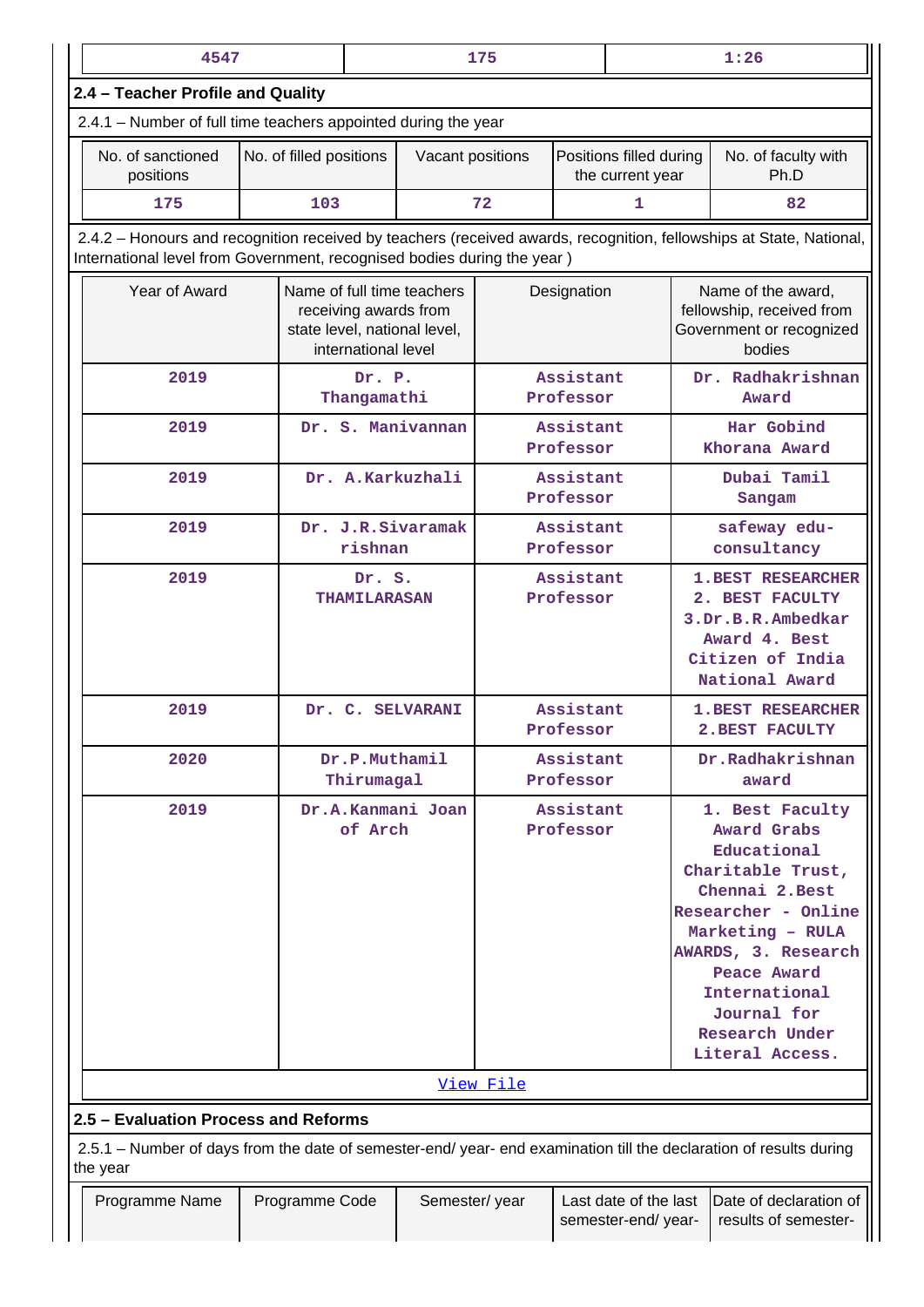|                                                                                                                                                                                                        |                                |  |                             |                                                                       |  | end examination                                              | end/ year- end<br>examination |  |  |  |
|--------------------------------------------------------------------------------------------------------------------------------------------------------------------------------------------------------|--------------------------------|--|-----------------------------|-----------------------------------------------------------------------|--|--------------------------------------------------------------|-------------------------------|--|--|--|
| <b>MSC</b>                                                                                                                                                                                             | MA, PH, CH, BO<br>,ZO,GE,CS,ST |  | 2020                        | APR 2019 -                                                            |  | 28/09/2020                                                   | 12/10/2020                    |  |  |  |
| <b>BSC</b>                                                                                                                                                                                             | MA, PH, CH, BO<br>,ZO,GE,CS,ST |  | 2020                        | APR 2019 -                                                            |  | 28/09/2020                                                   | 12/10/2020                    |  |  |  |
| <b>BBA</b>                                                                                                                                                                                             | <b>BB</b>                      |  | 2020                        | APR 2019 -                                                            |  | 28/09/2020                                                   | 12/10/2020                    |  |  |  |
| <b>MCom</b>                                                                                                                                                                                            | <b>CO</b>                      |  | 2020                        | APR 2019 -                                                            |  | 28/09/2020                                                   | 12/10/2020                    |  |  |  |
| <b>BCom</b>                                                                                                                                                                                            | CO                             |  | 2020APR 2019 -<br>2020      | APR 2019 -                                                            |  | 28/09/2020                                                   | 12/10/2020                    |  |  |  |
| <b>MA</b>                                                                                                                                                                                              | TA, EN, HI, EC                 |  | 2020                        | APR 2019 -                                                            |  | 28/09/2020                                                   | 12/10/2020                    |  |  |  |
| <b>BA</b>                                                                                                                                                                                              | TA, EN, HI, EC                 |  | 2020                        | APR 2019 -                                                            |  | 28/09/2020                                                   | 12/10/2020                    |  |  |  |
|                                                                                                                                                                                                        |                                |  |                             | View File                                                             |  |                                                              |                               |  |  |  |
| 2.5.2 - Average percentage of Student complaints/grievances about evaluation against total number appeared in<br>the examinations during the year                                                      |                                |  |                             |                                                                       |  |                                                              |                               |  |  |  |
| Number of complaints or grievances<br>Percentage<br>Total number of students appeared<br>about evaluation<br>in the examination                                                                        |                                |  |                             |                                                                       |  |                                                              |                               |  |  |  |
| 70                                                                                                                                                                                                     |                                |  |                             | 4196                                                                  |  |                                                              | 1.7                           |  |  |  |
| 2.6 - Student Performance and Learning Outcomes                                                                                                                                                        |                                |  |                             |                                                                       |  |                                                              |                               |  |  |  |
| 2.6.1 – Program outcomes, program specific outcomes and course outcomes for all programs offered by the<br>institution are stated and displayed in website of the institution (to provide the weblink) |                                |  |                             |                                                                       |  |                                                              |                               |  |  |  |
|                                                                                                                                                                                                        |                                |  |                             |                                                                       |  | http://kngac.ac.in/docs/course-outcome%20-2018-19.pdf        |                               |  |  |  |
| 2.6.2 - Pass percentage of students                                                                                                                                                                    |                                |  |                             |                                                                       |  |                                                              |                               |  |  |  |
| Programme<br>Code                                                                                                                                                                                      | Programme<br>Name              |  | Programme<br>Specialization | Number of<br>students<br>appeared in the<br>final year<br>examination |  | Number of<br>students passed<br>in final year<br>examination | Pass Percentage               |  |  |  |
| TA                                                                                                                                                                                                     | <b>BA</b>                      |  | Tamil                       | 101                                                                   |  | 101                                                          | 100                           |  |  |  |
|                                                                                                                                                                                                        |                                |  |                             | View File                                                             |  |                                                              |                               |  |  |  |
| 2.7 - Student Satisfaction Survey                                                                                                                                                                      |                                |  |                             |                                                                       |  |                                                              |                               |  |  |  |
| 2.7.1 - Student Satisfaction Survey (SSS) on overall institutional performance (Institution may design the<br>questionnaire) (results and details be provided as weblink)                              |                                |  |                             |                                                                       |  |                                                              |                               |  |  |  |
| http://kngac.ac.in/docs/student-satisfaction-survey-report-ugpg-2019-20.pdf                                                                                                                            |                                |  |                             |                                                                       |  |                                                              |                               |  |  |  |
| <b>CRITERION III - RESEARCH, INNOVATIONS AND EXTENSION</b>                                                                                                                                             |                                |  |                             |                                                                       |  |                                                              |                               |  |  |  |
| 3.1 - Promotion of Research and Facilities                                                                                                                                                             |                                |  |                             |                                                                       |  |                                                              |                               |  |  |  |
| 3.1.1 - The institution provides seed money to its teachers for research                                                                                                                               |                                |  |                             |                                                                       |  |                                                              |                               |  |  |  |
|                                                                                                                                                                                                        |                                |  |                             | <b>No</b>                                                             |  |                                                              |                               |  |  |  |
|                                                                                                                                                                                                        |                                |  |                             | No file uploaded.                                                     |  |                                                              |                               |  |  |  |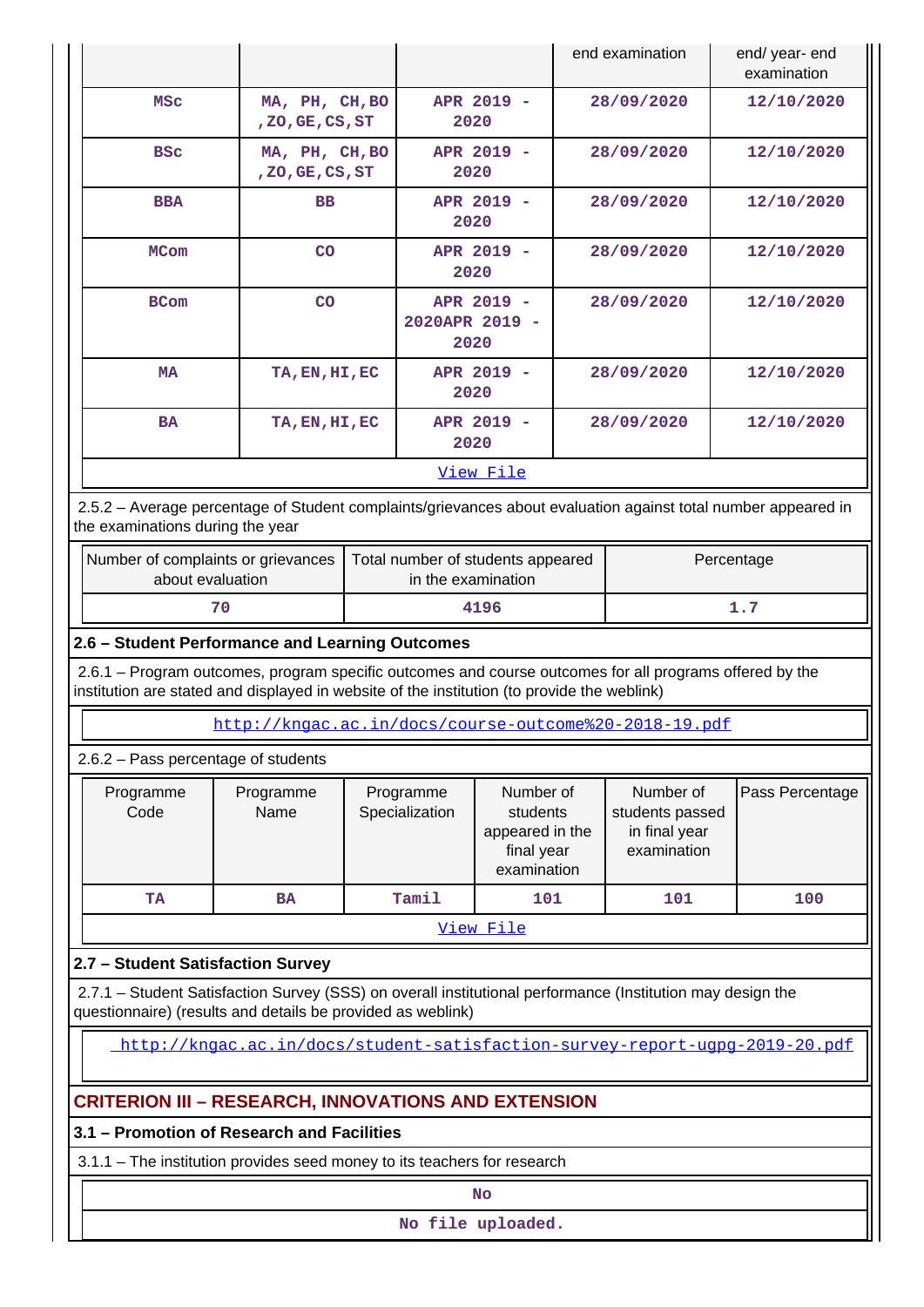| 3.1.2 - Teachers awarded National/International fellowship for advanced studies/ research during the year                                |                                                  |  |                   |                         |  |                               |      |                             |  |  |  |
|------------------------------------------------------------------------------------------------------------------------------------------|--------------------------------------------------|--|-------------------|-------------------------|--|-------------------------------|------|-----------------------------|--|--|--|
| <b>Type</b>                                                                                                                              | Name of the teacher<br>awarded the<br>fellowship |  | Name of the award |                         |  | Date of award                 |      | Awarding agency             |  |  |  |
| International                                                                                                                            | Dr.S.Revathi                                     |  | pattaiyam         | Nallachiriyar           |  | 05/09/2019                    |      | Lions Sangam                |  |  |  |
| International                                                                                                                            | J.R.Sivaramak<br>rishnan                         |  | menmai veruthu    | padaippakka             |  | 29/12/2019                    |      | safeway edu-<br>consultancy |  |  |  |
|                                                                                                                                          |                                                  |  |                   | View File               |  |                               |      |                             |  |  |  |
| 3.2 - Resource Mobilization for Research                                                                                                 |                                                  |  |                   |                         |  |                               |      |                             |  |  |  |
| 3.2.1 - Research funds sanctioned and received from various agencies, industry and other organisations                                   |                                                  |  |                   |                         |  |                               |      |                             |  |  |  |
| Nature of the Project<br>Duration<br>Name of the funding<br>Amount received<br>Total grant<br>sanctioned<br>during the year<br>agency    |                                                  |  |                   |                         |  |                               |      |                             |  |  |  |
| Students<br>Research<br>Projects (Other<br>than compulsory<br>by the<br>University)                                                      | 120                                              |  |                   | <b>TANSCHE</b>          |  | 15000                         |      | 15000                       |  |  |  |
|                                                                                                                                          |                                                  |  |                   | View File               |  |                               |      |                             |  |  |  |
| 3.2.2 - Number of ongoing research projects per teacher funded by government and non-government agencies<br>during the years             |                                                  |  |                   |                         |  |                               |      |                             |  |  |  |
|                                                                                                                                          |                                                  |  | 1                 |                         |  |                               |      |                             |  |  |  |
| 3.3 - Innovation Ecosystem                                                                                                               |                                                  |  |                   |                         |  |                               |      |                             |  |  |  |
| 3.3.1 - Workshops/Seminars Conducted on Intellectual Property Rights (IPR) and Industry-Academia Innovative<br>practices during the year |                                                  |  |                   |                         |  |                               |      |                             |  |  |  |
| Title of workshop/seminar                                                                                                                |                                                  |  | Name of the Dept. |                         |  |                               | Date |                             |  |  |  |
| Digital Land Survey<br>Techniques                                                                                                        |                                                  |  |                   | Geography               |  |                               |      | 27/02/2020                  |  |  |  |
| National seminar on<br>Recent Trends in<br>Archaeology and its<br>impact on the society                                                  |                                                  |  |                   | History                 |  |                               |      | 11/03/2020                  |  |  |  |
|                                                                                                                                          |                                                  |  |                   | View File               |  |                               |      |                             |  |  |  |
| 3.3.2 - Awards for Innovation won by Institution/Teachers/Research scholars/Students during the year                                     |                                                  |  |                   |                         |  |                               |      |                             |  |  |  |
| Title of the innovation                                                                                                                  | Name of Awardee                                  |  | Awarding Agency   |                         |  | Date of award                 |      | Category                    |  |  |  |
| <b>NIL</b>                                                                                                                               | <b>NIL</b>                                       |  |                   | <b>NIL</b>              |  | <b>Nill</b>                   |      | <b>NIL</b>                  |  |  |  |
|                                                                                                                                          |                                                  |  | No file uploaded. |                         |  |                               |      |                             |  |  |  |
| 3.3.3 - No. of Incubation centre created, start-ups incubated on campus during the year                                                  |                                                  |  |                   |                         |  |                               |      |                             |  |  |  |
| Incubation<br>Center                                                                                                                     | Name                                             |  | Sponsered By      | Name of the<br>Start-up |  | Nature of Start-<br><b>up</b> |      | Date of<br>Commencement     |  |  |  |
| <b>NIL</b>                                                                                                                               | <b>NIL</b>                                       |  | <b>NIL</b>        | <b>NIL</b>              |  | <b>NIL</b>                    |      | <b>Nill</b>                 |  |  |  |
|                                                                                                                                          |                                                  |  | No file uploaded. |                         |  |                               |      |                             |  |  |  |
| 3.4 - Research Publications and Awards                                                                                                   |                                                  |  |                   |                         |  |                               |      |                             |  |  |  |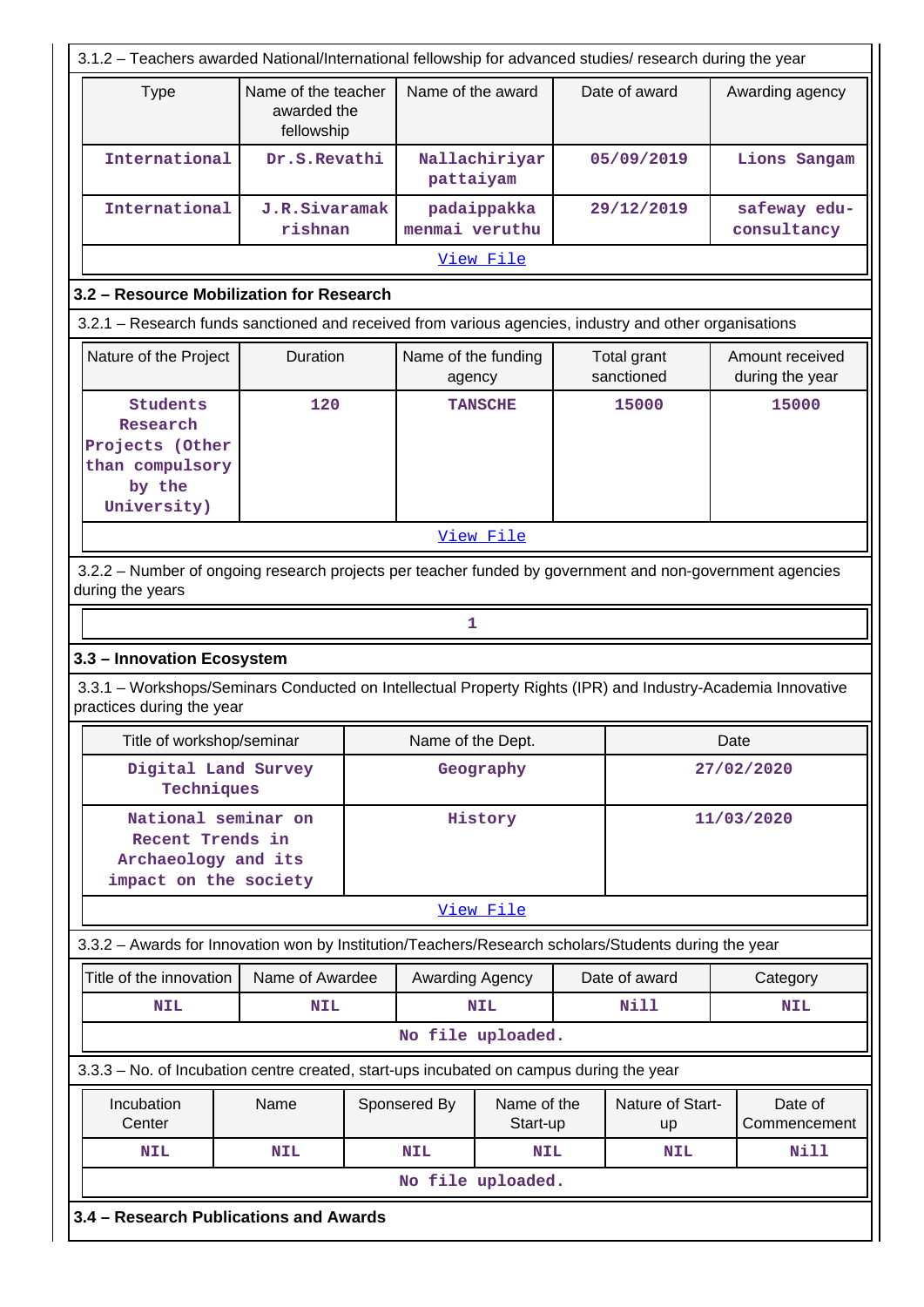| $3.4.1$ – Ph. Ds awarded during the year                                                                                                                                   |                                                                                                                                       |                                                                                                                    |                        |                         |                         |                                                                    |                                                      |  |  |  |
|----------------------------------------------------------------------------------------------------------------------------------------------------------------------------|---------------------------------------------------------------------------------------------------------------------------------------|--------------------------------------------------------------------------------------------------------------------|------------------------|-------------------------|-------------------------|--------------------------------------------------------------------|------------------------------------------------------|--|--|--|
|                                                                                                                                                                            | Name of the Department                                                                                                                |                                                                                                                    |                        | Number of PhD's Awarded |                         |                                                                    |                                                      |  |  |  |
|                                                                                                                                                                            | Mathematics                                                                                                                           |                                                                                                                    |                        | 13                      |                         |                                                                    |                                                      |  |  |  |
|                                                                                                                                                                            | Zoology                                                                                                                               |                                                                                                                    |                        | 4                       |                         |                                                                    |                                                      |  |  |  |
|                                                                                                                                                                            | Tamil                                                                                                                                 |                                                                                                                    |                        | $\overline{\mathbf{2}}$ |                         |                                                                    |                                                      |  |  |  |
|                                                                                                                                                                            | Commerce                                                                                                                              |                                                                                                                    |                        |                         | $\overline{\mathbf{2}}$ |                                                                    |                                                      |  |  |  |
|                                                                                                                                                                            | Chemistry                                                                                                                             |                                                                                                                    |                        |                         |                         | 1                                                                  |                                                      |  |  |  |
|                                                                                                                                                                            | Botany                                                                                                                                |                                                                                                                    |                        |                         | 1                       |                                                                    |                                                      |  |  |  |
|                                                                                                                                                                            |                                                                                                                                       | 3.4.2 - Research Publications in the Journals notified on UGC website during the year                              |                        |                         |                         |                                                                    |                                                      |  |  |  |
| <b>Type</b>                                                                                                                                                                |                                                                                                                                       | Department                                                                                                         |                        |                         | Number of Publication   |                                                                    | Average Impact Factor (if<br>any)                    |  |  |  |
| International                                                                                                                                                              |                                                                                                                                       | PH/EN/EC/BB/CO/CH<br>/ZO/CS/MA/GE/BO                                                                               |                        |                         | 52                      |                                                                    | 3.8                                                  |  |  |  |
| National                                                                                                                                                                   |                                                                                                                                       | EC/BB/CH/CO/PH                                                                                                     |                        |                         | 22                      |                                                                    | 4.3                                                  |  |  |  |
|                                                                                                                                                                            |                                                                                                                                       |                                                                                                                    |                        | View File               |                         |                                                                    |                                                      |  |  |  |
| Proceedings per Teacher during the year                                                                                                                                    |                                                                                                                                       | 3.4.3 - Books and Chapters in edited Volumes / Books published, and papers in National/International Conference    |                        |                         |                         |                                                                    |                                                      |  |  |  |
|                                                                                                                                                                            | Department                                                                                                                            |                                                                                                                    |                        | Number of Publication   |                         |                                                                    |                                                      |  |  |  |
|                                                                                                                                                                            |                                                                                                                                       | BB/CO/CS/EC/EN/HI/TA/ZO                                                                                            |                        | 16                      |                         |                                                                    |                                                      |  |  |  |
|                                                                                                                                                                            |                                                                                                                                       |                                                                                                                    |                        | View File               |                         |                                                                    |                                                      |  |  |  |
|                                                                                                                                                                            |                                                                                                                                       | 3.4.4 - Patents published/awarded during the year                                                                  |                        |                         |                         |                                                                    |                                                      |  |  |  |
| <b>Patent Details</b>                                                                                                                                                      |                                                                                                                                       | Patent status                                                                                                      |                        |                         | <b>Patent Number</b>    |                                                                    | Date of Award                                        |  |  |  |
| <b>NIL</b>                                                                                                                                                                 |                                                                                                                                       | Published                                                                                                          |                        |                         | 0                       |                                                                    | Nill                                                 |  |  |  |
|                                                                                                                                                                            |                                                                                                                                       |                                                                                                                    | No file uploaded.      |                         |                         |                                                                    |                                                      |  |  |  |
| Web of Science or PubMed/ Indian Citation Index                                                                                                                            |                                                                                                                                       | 3.4.5 - Bibliometrics of the publications during the last academic year based on average citation index in Scopus/ |                        |                         |                         |                                                                    |                                                      |  |  |  |
| Title of the<br>Paper                                                                                                                                                      | Name of<br>Author                                                                                                                     | Title of journal                                                                                                   | Year of<br>publication |                         | <b>Citation Index</b>   | Institutional<br>affiliation as<br>mentioned in<br>the publication | Number of<br>citations<br>excluding self<br>citation |  |  |  |
| <b>Effect</b><br>of La inco<br>rporation<br>on the NH3<br>sensing<br>behaviour<br>of ZnO<br>thin films<br>prepared<br>using low<br>cost<br>nebulizer<br>spray<br>technique | A. Jansi<br>Journal<br>of<br>Santhosam,<br>material<br>K. Ravicha<br>science in<br>ndran, M.<br>Sridharan<br>material e<br>lectronics |                                                                                                                    | 2019                   |                         | 19                      | Kunthavai<br>Naacch                                                | 32                                                   |  |  |  |
| Hybrid<br>Cuckoo                                                                                                                                                           | A. Thiru<br>malairaj                                                                                                                  | The<br>Journal of                                                                                                  |                        | 2020                    | $\mathbf{1}$            | Kunthavai                                                          | 1                                                    |  |  |  |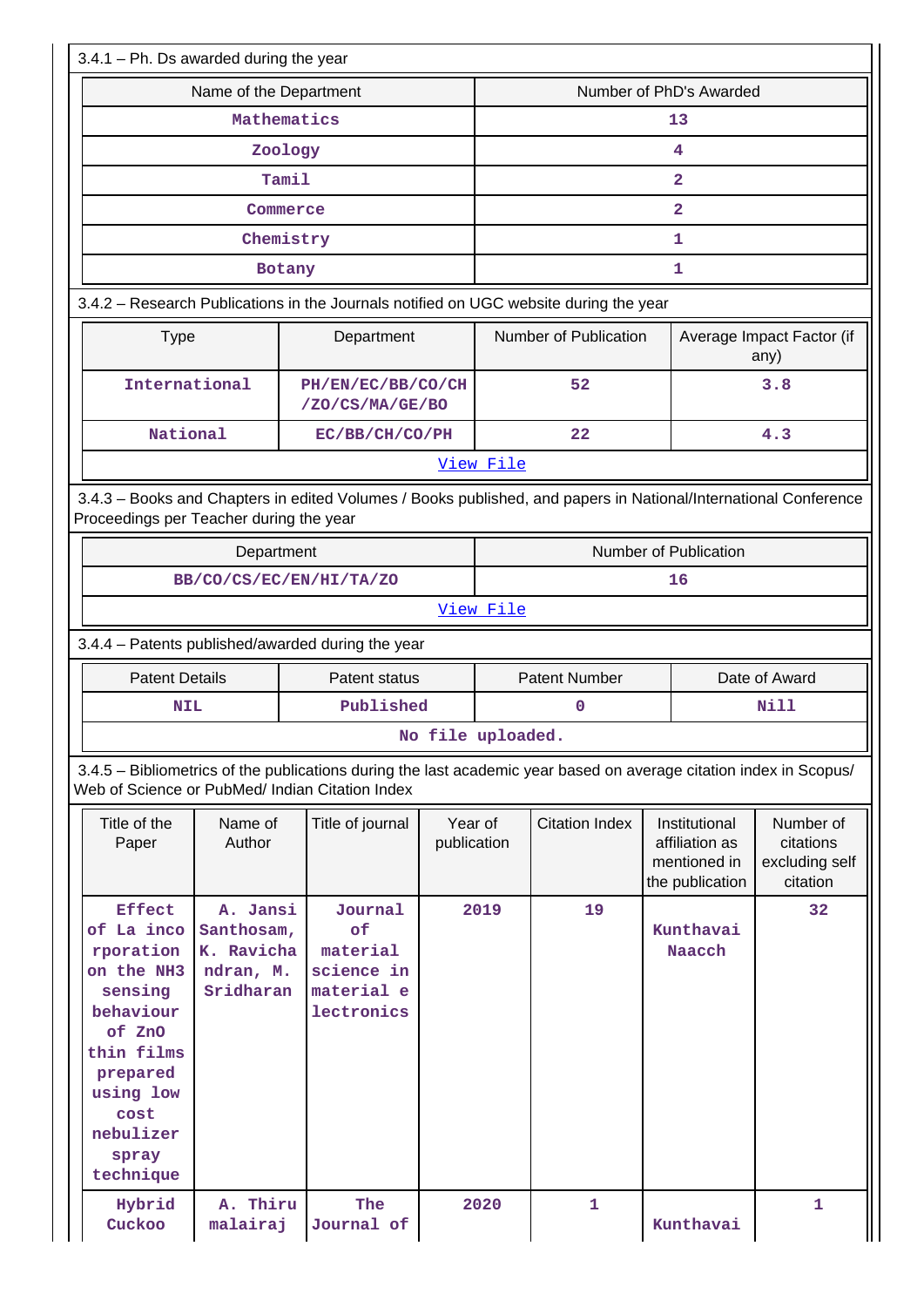| Search Opt<br>imization<br>based<br>Tuning<br>Scheme for<br>Deep<br>Neural<br>Network<br>for<br>Intrusion<br>Detection<br>Systems in<br>Cloud Envi<br>ronment"                                                                                                          |                                             | Research<br>on the Lep<br>idoptera(W<br>eb of<br>Science)                              |                        |                         | Naacch                                                                          |                                                 |
|-------------------------------------------------------------------------------------------------------------------------------------------------------------------------------------------------------------------------------------------------------------------------|---------------------------------------------|----------------------------------------------------------------------------------------|------------------------|-------------------------|---------------------------------------------------------------------------------|-------------------------------------------------|
| An Intel<br>ligent<br>Feature<br>Selection<br>with<br>Optimal<br>Neural<br>Network<br><b>Based</b><br>Network<br>Intrusion<br>Detection<br>System for<br>Cloud Envi<br>ronment                                                                                          | A. Thiru<br>malairaj                        | <b>IJEAT</b> (Sc<br>opus)                                                              | 2020                   | $\overline{\mathbf{3}}$ | Kunthavai<br>Naacchiyaa<br>r Govt<br>Arts<br>College<br>For Women,<br>Thanjavur | Nill                                            |
| Impact<br>Of<br>Perceived<br>Quality,<br><b>Brand</b><br>Image And<br><b>Brand</b><br>Trust On<br>Customer S<br>atisfactio<br>n And<br>Loyalty: A<br>Study Of<br>Selected<br>Dairy<br>Products<br>In Chennai<br>in Journal<br>of the<br>Gujarat<br>Research<br>Society, | Dr.M.Lak<br>shmi Bala<br>D.Sampath<br>Kumar | <b>JGRS</b><br>journal,<br>vol 21,<br>Issue 13,<br>December<br>2019. ISSN<br>0374-8588 | 2019                   | 11                      | Kunthavai<br>Naacchiyaa<br>r Govt<br>Arts<br>College<br>For Women,              | $\overline{\mathbf{3}}$                         |
|                                                                                                                                                                                                                                                                         |                                             |                                                                                        | View File              |                         |                                                                                 |                                                 |
| 3.4.6 - h-Index of the Institutional Publications during the year. (based on Scopus/ Web of science)                                                                                                                                                                    |                                             |                                                                                        |                        |                         |                                                                                 |                                                 |
| Title of the<br>Paper                                                                                                                                                                                                                                                   | Name of<br>Author                           | Title of journal                                                                       | Year of<br>publication | h-index                 | Number of<br>citations<br>excluding self                                        | Institutional<br>affiliation as<br>mentioned in |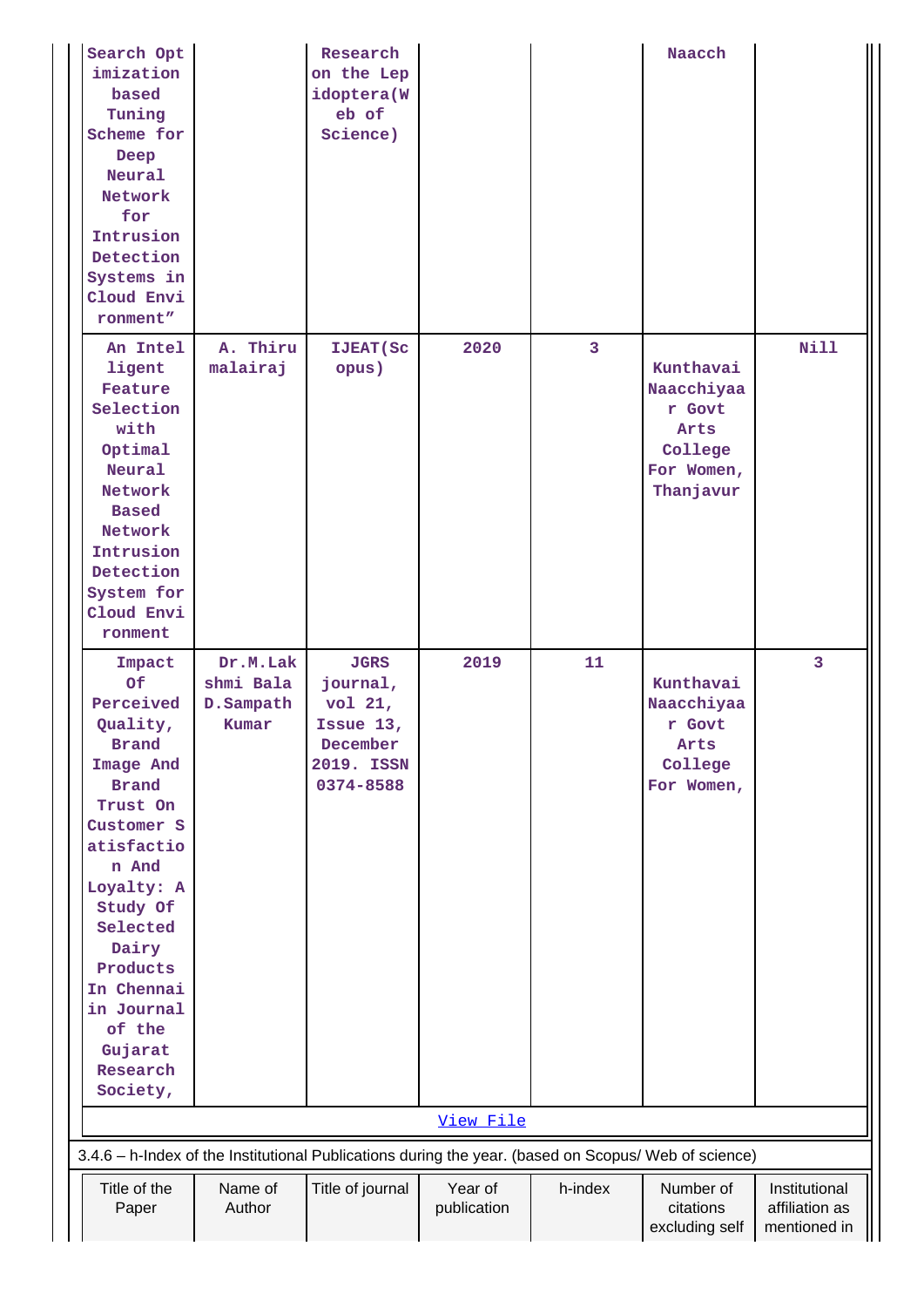|                                                                                                                                                                                                                                                                         |                                                            |          |                                                                                        |                   |           |                                 | citation |  | the publication                                                    |  |  |
|-------------------------------------------------------------------------------------------------------------------------------------------------------------------------------------------------------------------------------------------------------------------------|------------------------------------------------------------|----------|----------------------------------------------------------------------------------------|-------------------|-----------|---------------------------------|----------|--|--------------------------------------------------------------------|--|--|
| An Intel<br>ligent<br>Feature<br>Selection<br>with<br>Optimal<br>Neural<br>Network<br><b>Based</b><br>Network<br>Intrusion<br>Detection<br>System for<br>Cloud Envi<br>ronment                                                                                          | malairaj                                                   | A. Thiru | <b>IJEAT (Sc</b><br>opus)                                                              |                   | 2020      | 3                               | 1        |  | Kunthavai<br>Naacchiyaa<br>r Govt<br>Arts<br>College<br>For Women, |  |  |
| Impact<br>Of<br>Perceived<br>Quality,<br><b>Brand</b><br>Image And<br><b>Brand</b><br>Trust On<br>Customer S<br>atisfactio<br>n And<br>Loyalty: A<br>Study Of<br>Selected<br>Dairy<br>Products<br>In Chennai<br>in Journal<br>of the<br>Gujarat<br>Research<br>Society, | shmi Bala<br>D.Sampath<br>Kumar                            | Dr.M.Lak | <b>JGRS</b><br>journal,<br>vol 21,<br>Issue 13,<br>December<br>2019. ISSN<br>0374-8588 |                   | 2019      | 11                              | Nill     |  | Kunthavai<br>Naacchiyaa<br>r Govt<br>Arts<br>College<br>For Women, |  |  |
|                                                                                                                                                                                                                                                                         |                                                            |          |                                                                                        |                   | View File |                                 |          |  |                                                                    |  |  |
| 3.4.7 - Faculty participation in Seminars/Conferences and Symposia during the year                                                                                                                                                                                      |                                                            |          |                                                                                        |                   |           |                                 |          |  |                                                                    |  |  |
| Number of Faculty                                                                                                                                                                                                                                                       |                                                            |          | International                                                                          |                   | National  | <b>State</b>                    |          |  | Local                                                              |  |  |
| Attended/Semi<br>nars/Workshops                                                                                                                                                                                                                                         |                                                            |          | 28                                                                                     |                   | 53        | 8                               |          |  | Nill                                                               |  |  |
| Presented<br>papers                                                                                                                                                                                                                                                     |                                                            |          | 35                                                                                     |                   | 33        | <b>Nill</b>                     |          |  | <b>Nill</b>                                                        |  |  |
|                                                                                                                                                                                                                                                                         | 8<br>Resource<br>persons                                   |          |                                                                                        |                   | 7         | $\overline{2}$                  |          |  | 7                                                                  |  |  |
|                                                                                                                                                                                                                                                                         |                                                            |          |                                                                                        | No file uploaded. |           |                                 |          |  |                                                                    |  |  |
| 3.5 - Consultancy                                                                                                                                                                                                                                                       |                                                            |          |                                                                                        |                   |           |                                 |          |  |                                                                    |  |  |
|                                                                                                                                                                                                                                                                         | 3.5.1 - Revenue generated from Consultancy during the year |          |                                                                                        |                   |           |                                 |          |  |                                                                    |  |  |
| Name of the Consultan(s)<br>department                                                                                                                                                                                                                                  |                                                            |          | Name of consultancy<br>project                                                         |                   |           | Consulting/Sponsoring<br>Agency |          |  | Revenue generated<br>(amount in rupees)                            |  |  |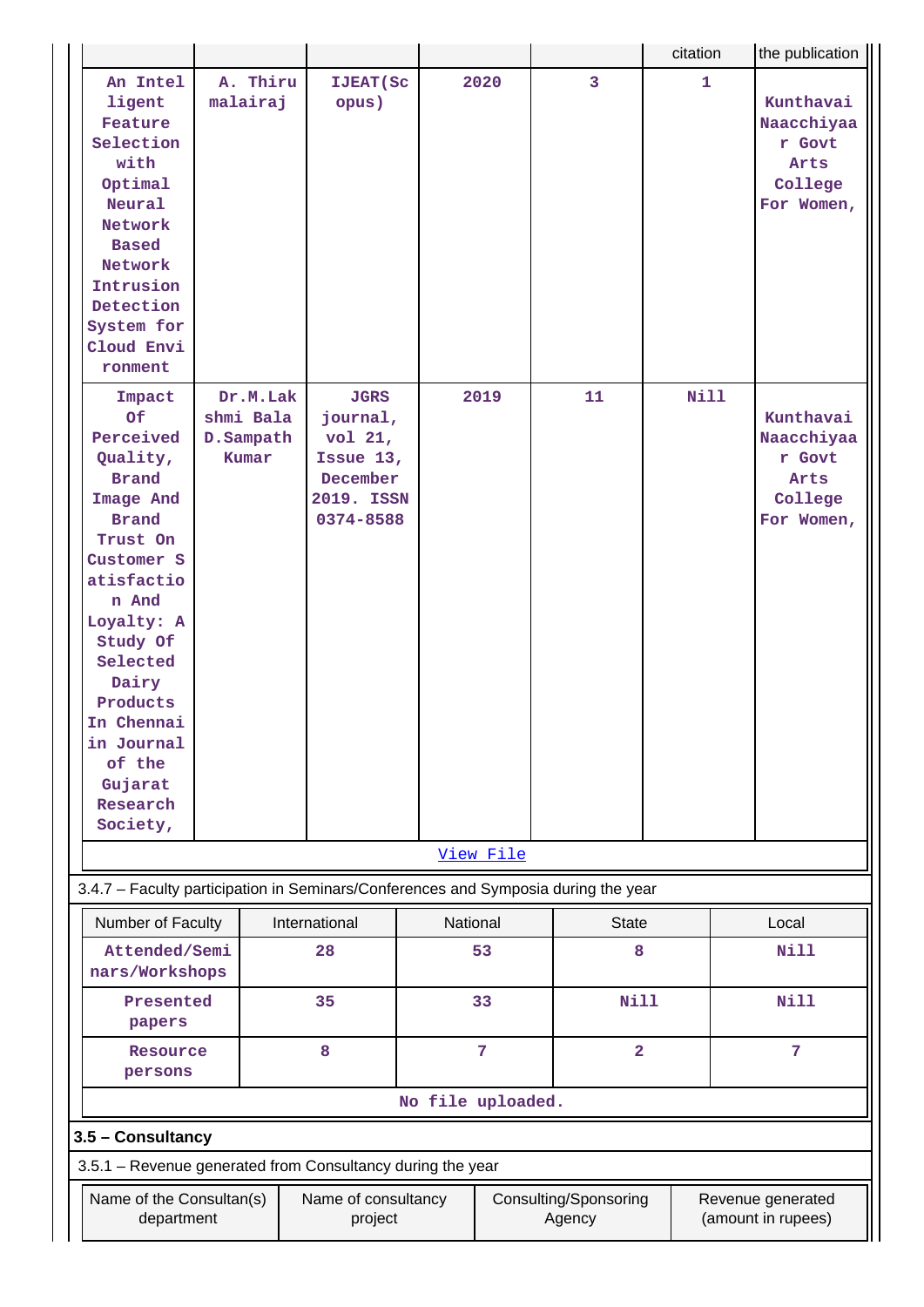| <b>NIL</b>                                                                                                                                                                                                         |                                                                                                                       | <b>NIL</b>                                         |                              |                   | <b>NIL</b>                                               |  | $\mathbf 0$                                              |  |  |  |
|--------------------------------------------------------------------------------------------------------------------------------------------------------------------------------------------------------------------|-----------------------------------------------------------------------------------------------------------------------|----------------------------------------------------|------------------------------|-------------------|----------------------------------------------------------|--|----------------------------------------------------------|--|--|--|
|                                                                                                                                                                                                                    |                                                                                                                       |                                                    | No file uploaded.            |                   |                                                          |  |                                                          |  |  |  |
| 3.5.2 – Revenue generated from Corporate Training by the institution during the year                                                                                                                               |                                                                                                                       |                                                    |                              |                   |                                                          |  |                                                          |  |  |  |
| Name of the<br>Consultan(s)<br>department                                                                                                                                                                          |                                                                                                                       | Title of the<br>programme                          | Agency seeking /<br>training |                   | Revenue generated<br>(amount in rupees)                  |  | Number of trainees                                       |  |  |  |
| <b>NIL</b>                                                                                                                                                                                                         |                                                                                                                       | <b>NIL</b>                                         |                              | <b>NIL</b>        | $\mathbf 0$                                              |  | 0                                                        |  |  |  |
|                                                                                                                                                                                                                    |                                                                                                                       |                                                    |                              | No file uploaded. |                                                          |  |                                                          |  |  |  |
| 3.6 - Extension Activities                                                                                                                                                                                         |                                                                                                                       |                                                    |                              |                   |                                                          |  |                                                          |  |  |  |
| 3.6.1 – Number of extension and outreach programmes conducted in collaboration with industry, community and<br>Non- Government Organisations through NSS/NCC/Red cross/Youth Red Cross (YRC) etc., during the year |                                                                                                                       |                                                    |                              |                   |                                                          |  |                                                          |  |  |  |
| Title of the activities                                                                                                                                                                                            |                                                                                                                       | Organising unit/agency/<br>collaborating agency    |                              |                   | Number of teachers<br>participated in such<br>activities |  | Number of students<br>participated in such<br>activities |  |  |  |
| Rally on 100th<br>vear celebration of<br><b>YRC</b> (February<br>19,2020)                                                                                                                                          |                                                                                                                       | YOUTH RED CROSS                                    |                              |                   | 1                                                        |  | 100                                                      |  |  |  |
| 3<br>29<br>Donating<br><b>Blind Voluntery</b><br>Scholarship to<br>organisation,<br>blind<br>Chennai<br>students(17.9.2019)                                                                                        |                                                                                                                       |                                                    |                              |                   |                                                          |  |                                                          |  |  |  |
|                                                                                                                                                                                                                    | View File                                                                                                             |                                                    |                              |                   |                                                          |  |                                                          |  |  |  |
| 3.6.2 - Awards and recognition received for extension activities from Government and other recognized bodies<br>during the year                                                                                    |                                                                                                                       |                                                    |                              |                   |                                                          |  |                                                          |  |  |  |
| Name of the activity                                                                                                                                                                                               |                                                                                                                       | Award/Recognition                                  |                              |                   | <b>Awarding Bodies</b>                                   |  | Number of students<br><b>Benefited</b>                   |  |  |  |
| 0                                                                                                                                                                                                                  |                                                                                                                       | 0                                                  |                              |                   | 0                                                        |  | <b>Nill</b>                                              |  |  |  |
|                                                                                                                                                                                                                    |                                                                                                                       |                                                    |                              | No file uploaded. |                                                          |  |                                                          |  |  |  |
| 3.6.3 - Students participating in extension activities with Government Organisations, Non-Government<br>Organisations and programmes such as Swachh Bharat, Aids Awareness, Gender Issue, etc. during the year     |                                                                                                                       |                                                    |                              |                   |                                                          |  |                                                          |  |  |  |
| Name of the scheme                                                                                                                                                                                                 |                                                                                                                       | Organising unit/Agen<br>cy/collaborating<br>agency | Name of the activity         |                   | Number of teachers<br>participated in such<br>activites  |  | Number of students<br>participated in such<br>activites  |  |  |  |
| Swachhta<br>pakhwara<br>$(1.8.2019$ to<br>3.8.2019)                                                                                                                                                                |                                                                                                                       | kngac - NSS<br>volunteers                          | Ralley campus<br>cleaning    | Awareness         | $\overline{2}$                                           |  | 100                                                      |  |  |  |
|                                                                                                                                                                                                                    | View File                                                                                                             |                                                    |                              |                   |                                                          |  |                                                          |  |  |  |
| 3.7 - Collaborations                                                                                                                                                                                               |                                                                                                                       |                                                    |                              |                   |                                                          |  |                                                          |  |  |  |
| 3.7.1 – Number of Collaborative activities for research, faculty exchange, student exchange during the year                                                                                                        |                                                                                                                       |                                                    |                              |                   |                                                          |  |                                                          |  |  |  |
| Nature of activity                                                                                                                                                                                                 |                                                                                                                       | Participant                                        |                              |                   | Source of financial support                              |  | Duration                                                 |  |  |  |
| 0                                                                                                                                                                                                                  |                                                                                                                       | 0                                                  |                              |                   | $\Omega$                                                 |  | 0                                                        |  |  |  |
|                                                                                                                                                                                                                    | No file uploaded.                                                                                                     |                                                    |                              |                   |                                                          |  |                                                          |  |  |  |
|                                                                                                                                                                                                                    | 3.7.2 - Linkages with institutions/industries for internship, on-the- job training, project work, sharing of research |                                                    |                              |                   |                                                          |  |                                                          |  |  |  |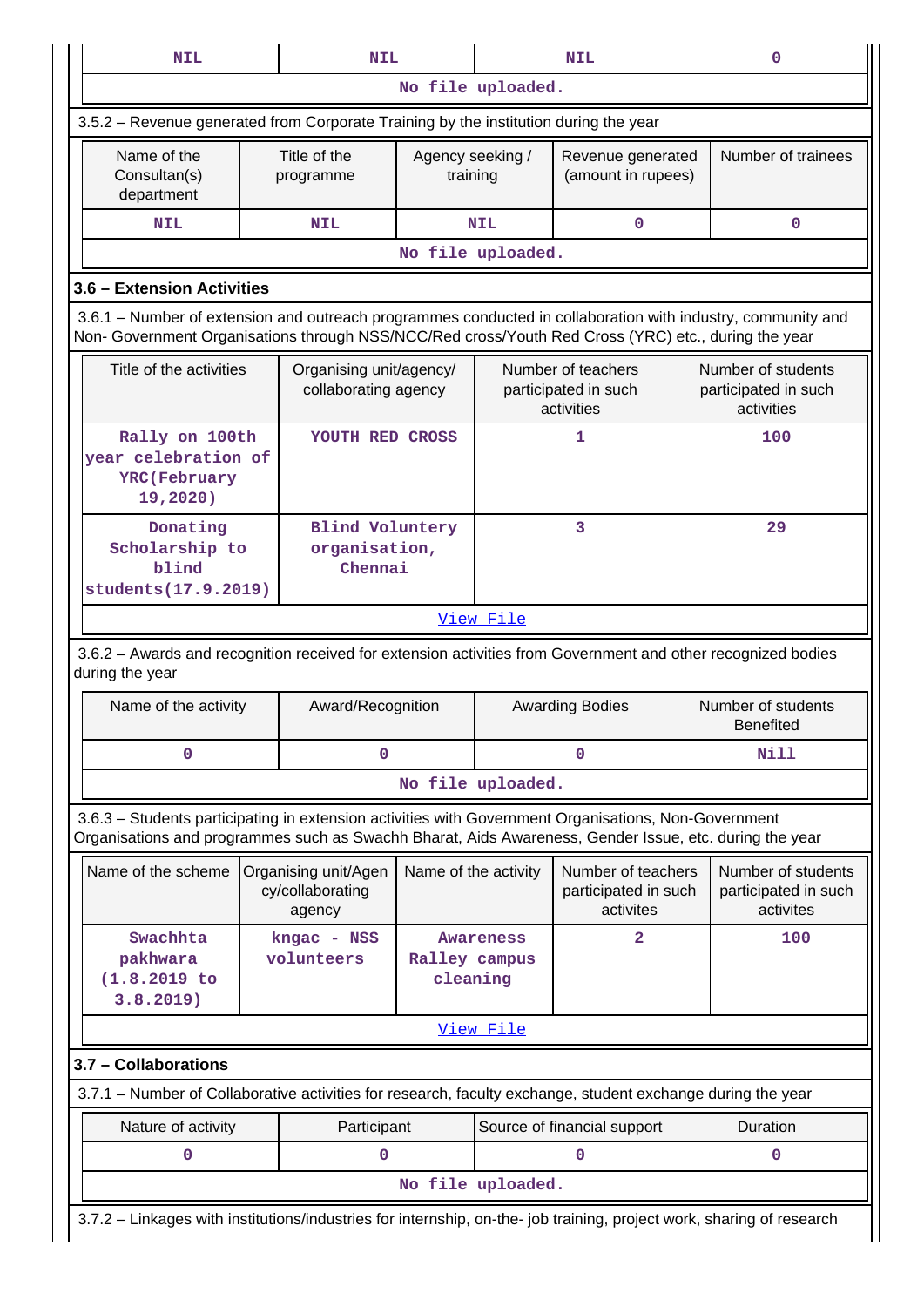| facilities etc. during the year                                                                                                                       |                                                                  |              |                                                                                                   |                   |                                            |             |                                                                    |                                |                    |  |
|-------------------------------------------------------------------------------------------------------------------------------------------------------|------------------------------------------------------------------|--------------|---------------------------------------------------------------------------------------------------|-------------------|--------------------------------------------|-------------|--------------------------------------------------------------------|--------------------------------|--------------------|--|
|                                                                                                                                                       | Nature of linkage<br>Title of the<br>linkage<br>$\mathbf 0$<br>0 |              | Name of the<br>partnering<br>institution/<br>industry<br>/research lab<br>with contact<br>details |                   | <b>Duration From</b>                       |             | Duration To                                                        |                                | Participant        |  |
|                                                                                                                                                       |                                                                  |              | 0                                                                                                 |                   |                                            | <b>Nill</b> |                                                                    | <b>Nill</b>                    | $\mathbf 0$        |  |
|                                                                                                                                                       |                                                                  |              |                                                                                                   | No file uploaded. |                                            |             |                                                                    |                                |                    |  |
| 3.7.3 - MoUs signed with institutions of national, international importance, other institutions, industries, corporate<br>houses etc. during the year |                                                                  |              |                                                                                                   |                   |                                            |             |                                                                    |                                |                    |  |
|                                                                                                                                                       | Organisation<br>Date of MoU signed                               |              |                                                                                                   |                   |                                            |             | Purpose/Activities<br>students/teachers<br>participated under MoUs |                                |                    |  |
| $\mathbf 0$                                                                                                                                           |                                                                  |              | <b>Nill</b>                                                                                       |                   |                                            | 0           |                                                                    |                                | <b>Nill</b>        |  |
|                                                                                                                                                       |                                                                  |              |                                                                                                   | No file uploaded. |                                            |             |                                                                    |                                |                    |  |
| <b>CRITERION IV - INFRASTRUCTURE AND LEARNING RESOURCES</b>                                                                                           |                                                                  |              |                                                                                                   |                   |                                            |             |                                                                    |                                |                    |  |
| 4.1 - Physical Facilities                                                                                                                             |                                                                  |              |                                                                                                   |                   |                                            |             |                                                                    |                                |                    |  |
| 4.1.1 - Budget allocation, excluding salary for infrastructure augmentation during the year                                                           |                                                                  |              |                                                                                                   |                   |                                            |             |                                                                    |                                |                    |  |
| Budget allocated for infrastructure augmentation<br>Budget utilized for infrastructure development                                                    |                                                                  |              |                                                                                                   |                   |                                            |             |                                                                    |                                |                    |  |
|                                                                                                                                                       |                                                                  | 6.08         |                                                                                                   |                   |                                            |             |                                                                    | 6.07                           |                    |  |
| 4.1.2 - Details of augmentation in infrastructure facilities during the year                                                                          |                                                                  |              |                                                                                                   |                   |                                            |             |                                                                    |                                |                    |  |
|                                                                                                                                                       | <b>Facilities</b>                                                |              |                                                                                                   |                   |                                            |             |                                                                    | <b>Existing or Newly Added</b> |                    |  |
|                                                                                                                                                       |                                                                  | Laboratories |                                                                                                   |                   | Existing                                   |             |                                                                    |                                |                    |  |
|                                                                                                                                                       | Classrooms with Wi-Fi OR LAN                                     |              |                                                                                                   |                   | Existing                                   |             |                                                                    |                                |                    |  |
|                                                                                                                                                       |                                                                  | Others       |                                                                                                   |                   |                                            | Newly Added |                                                                    |                                |                    |  |
|                                                                                                                                                       |                                                                  |              |                                                                                                   |                   | View File                                  |             |                                                                    |                                |                    |  |
| 4.2 - Library as a Learning Resource                                                                                                                  |                                                                  |              |                                                                                                   |                   |                                            |             |                                                                    |                                |                    |  |
| 4.2.1 - Library is automated {Integrated Library Management System (ILMS)}                                                                            |                                                                  |              |                                                                                                   |                   |                                            |             |                                                                    |                                |                    |  |
| Name of the ILMS<br>software                                                                                                                          |                                                                  |              | Nature of automation (fully<br>or patially)                                                       |                   |                                            | Version     |                                                                    |                                | Year of automation |  |
| <b>NIL</b>                                                                                                                                            |                                                                  |              | <b>Nill</b>                                                                                       |                   |                                            | <b>NIL</b>  |                                                                    |                                | 2020               |  |
| 4.2.2 - Library Services                                                                                                                              |                                                                  |              |                                                                                                   |                   |                                            |             |                                                                    |                                |                    |  |
| Library<br>Service Type                                                                                                                               |                                                                  | Existing     |                                                                                                   |                   |                                            | Newly Added |                                                                    | Total                          |                    |  |
| Text<br><b>Books</b>                                                                                                                                  |                                                                  | 130          | 33588                                                                                             |                   | 21298                                      | 179570      |                                                                    |                                |                    |  |
| Reference<br><b>Books</b>                                                                                                                             | <b>Nill</b>                                                      |              | <b>Nill</b>                                                                                       | <b>Nill</b>       |                                            | 108         | <b>Nill</b>                                                        |                                |                    |  |
| e-Books                                                                                                                                               | 9314                                                             |              | <b>Nill</b>                                                                                       |                   | <b>Nill</b><br><b>Nill</b><br>Nill<br>9314 |             |                                                                    |                                |                    |  |
|                                                                                                                                                       |                                                                  |              |                                                                                                   |                   | View File                                  |             |                                                                    |                                |                    |  |
|                                                                                                                                                       |                                                                  |              |                                                                                                   |                   |                                            |             |                                                                    |                                |                    |  |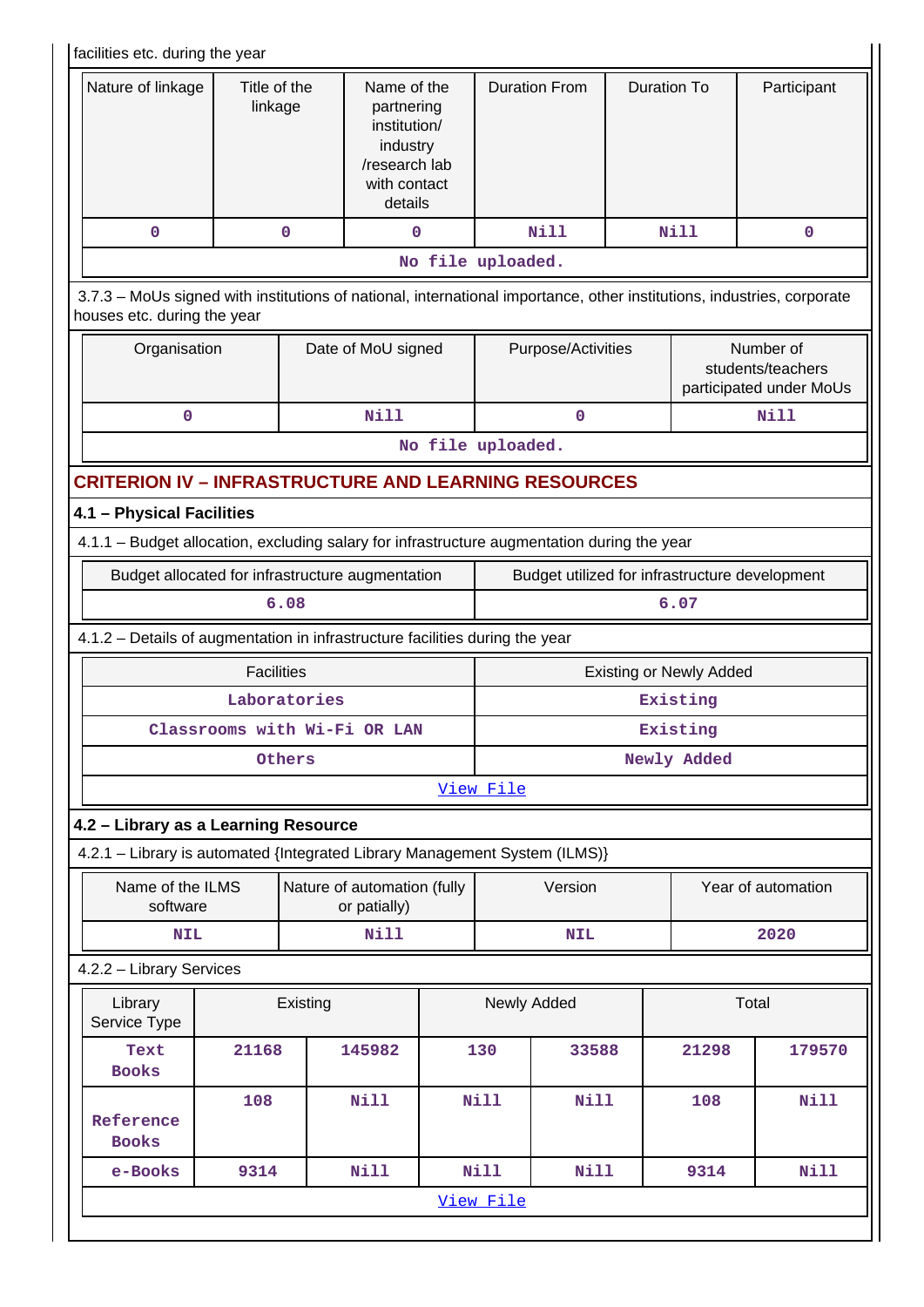4.2.3 – E-content developed by teachers such as: e-PG- Pathshala, CEC (under e-PG- Pathshala CEC (Under Graduate) SWAYAM other MOOCs platform NPTEL/NMEICT/any other Government initiatives & institutional (Learning Management System (LMS) etc Name of the Teacher  $\parallel$  Name of the Module Platform on which module is developed Date of launching econtent  **NIL NIL NA Nill No file uploaded. 4.3 – IT Infrastructure** 4.3.1 – Technology Upgradation (overall)  $Type \mid Total Co$ mputers **Computer** Lab Internet Browsing centers **Computer Centers** Office Departme nts Available Bandwidt h (MBPS/ GBPS) **Others Existin g 144 124 13 0 0 1 13 8 38 Added 2 0 0 0 0 0 0 0 0 Total 146 124 13 0 0 1 13 8 38** 4.3.2 – Bandwidth available of internet connection in the Institution (Leased line) **8 MBPS/ GBPS** 4.3.3 – Facility for e-content Name of the e-content development facility Frovide the link of the videos and media centre and recording facility **NIL** Nill **4.4 – Maintenance of Campus Infrastructure** 4.4.1 – Expenditure incurred on maintenance of physical facilities and academic support facilities, excluding salary component, during the year Assigned Budget on academic facilities Expenditure incurred on maintenance of academic facilities Assigned budget on physical facilities Expenditure incurredon maintenance of physical facilites  **6.08 6.07 1.94 1.3** 4.4.2 – Procedures and policies for maintaining and utilizing physical, academic and support facilities - laboratory, library, sports complex, computers, classrooms etc. (maximum 500 words) (information to be available in institutional Website) **UGC Autonomous grants, RUSA and State Funds are utilized in the respective heads as per the guidelines laid from time to time. Finance Committee with various monitoring committees have been evolved and all the funds utilized through the prior approval of the respective committees. Procurement of physical, academic and support facilities will be based on the Tamil Nadu Financial Department guidelines and norms. Students Scholarships has been sanctioned and furnished as per the state government approval and allotments. PTA funds resources utilised for the academic support facilities with the proper approval of the respective committee. All such resource procurements and developmental expenditures will undergo regular auditing by the respective authorities from the Directorate of Collegiate Education.** [https://www.kngac.ac.in/docs/finance\\_committee\\_2020.pdf](https://www.kngac.ac.in/docs/finance_committee_2020.pdf)

**CRITERION V – STUDENT SUPPORT AND PROGRESSION**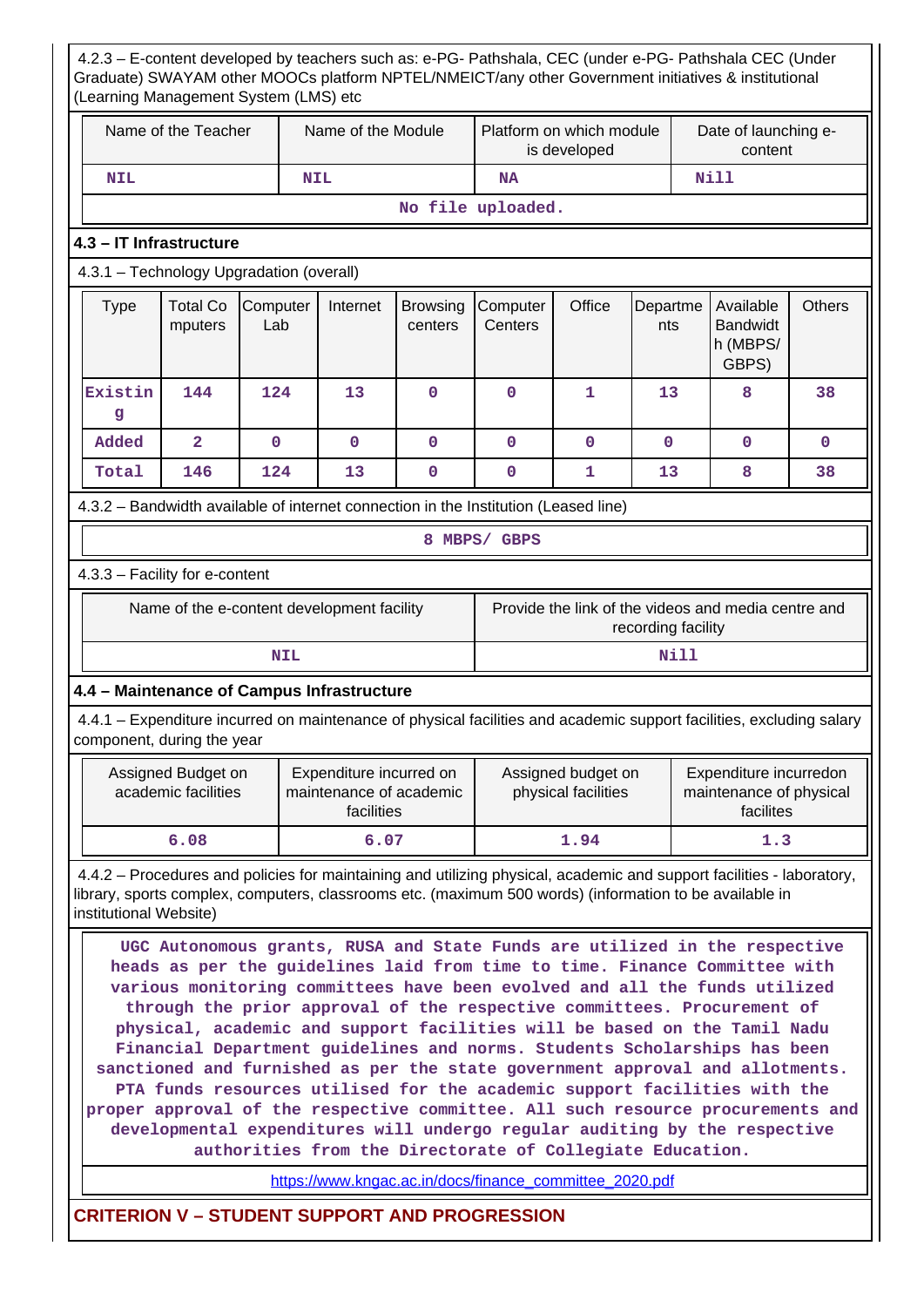# **5.1 – Student Support**

## 5.1.1 – Scholarships and Financial Support

|                                         | Name/Title of the scheme               | Number of students | <b>Amount in Rupees</b> |  |  |  |  |  |  |  |  |
|-----------------------------------------|----------------------------------------|--------------------|-------------------------|--|--|--|--|--|--|--|--|
| Financial Support<br>from institution   | OBC SC/ST State<br>Welfare Scholarship | 3919               | 11949158                |  |  |  |  |  |  |  |  |
| Financial Support<br>from Other Sources |                                        |                    |                         |  |  |  |  |  |  |  |  |
| a) National                             | <b>NIL</b>                             | Nill               |                         |  |  |  |  |  |  |  |  |
| b) International                        | <b>NIL</b>                             | Nill               | 0                       |  |  |  |  |  |  |  |  |
|                                         |                                        | View File          |                         |  |  |  |  |  |  |  |  |

 5.1.2 – Number of capability enhancement and development schemes such as Soft skill development, Remedial coaching, Language lab, Bridge courses, Yoga, Meditation, Personal Counselling and Mentoring etc.,

| Name of the capability<br>enhancement scheme                 | Date of implemetation | Number of students<br>enrolled | Agencies involved          |  |
|--------------------------------------------------------------|-----------------------|--------------------------------|----------------------------|--|
| Yoga<br>ration(21.06.2019)                                   | 21/06/2019            | 117                            | Manavazha Kalai<br>Mandram |  |
| $Soft$ Skill $-$<br>Irumbu Penmani -<br>Documentary Show     | 18/09/2019            | 1307                           | <b>KNGAC</b>               |  |
| Mentoring: Job<br>Opportunities and<br><b>Higher Studies</b> | 04/03/2020            | 50                             | Private Mentor             |  |
| Soft Skill :<br>Social media usage<br>awareness              | 22/01/2020            | 100                            | LEO KNGAC                  |  |
|                                                              |                       | View File                      |                            |  |

 5.1.3 – Students benefited by guidance for competitive examinations and career counselling offered by the institution during the year

| Year | Name of the<br>scheme            | Number of<br>benefited<br>students for<br>competitive<br>examination | Number of<br>benefited<br>students by<br>career<br>counseling<br>activities | Number of<br>students who<br>have passedin<br>the comp. exam | Number of<br>studentsp placed |  |  |  |  |  |  |  |
|------|----------------------------------|----------------------------------------------------------------------|-----------------------------------------------------------------------------|--------------------------------------------------------------|-------------------------------|--|--|--|--|--|--|--|
| 2020 | Competitive<br>exam<br>awareness | 130                                                                  | 130                                                                         | Nill                                                         | Nill                          |  |  |  |  |  |  |  |
|      | <u>View File</u>                 |                                                                      |                                                                             |                                                              |                               |  |  |  |  |  |  |  |

 5.1.4 – Institutional mechanism for transparency, timely redressal of student grievances, Prevention of sexual harassment and ragging cases during the year

| Total grievances received | Number of grievances redressed | Avg. number of days for grievance<br>redressal |
|---------------------------|--------------------------------|------------------------------------------------|
| Nill                      | Nill                           | Nill                                           |

### **5.2 – Student Progression**

5.2.1 – Details of campus placement during the year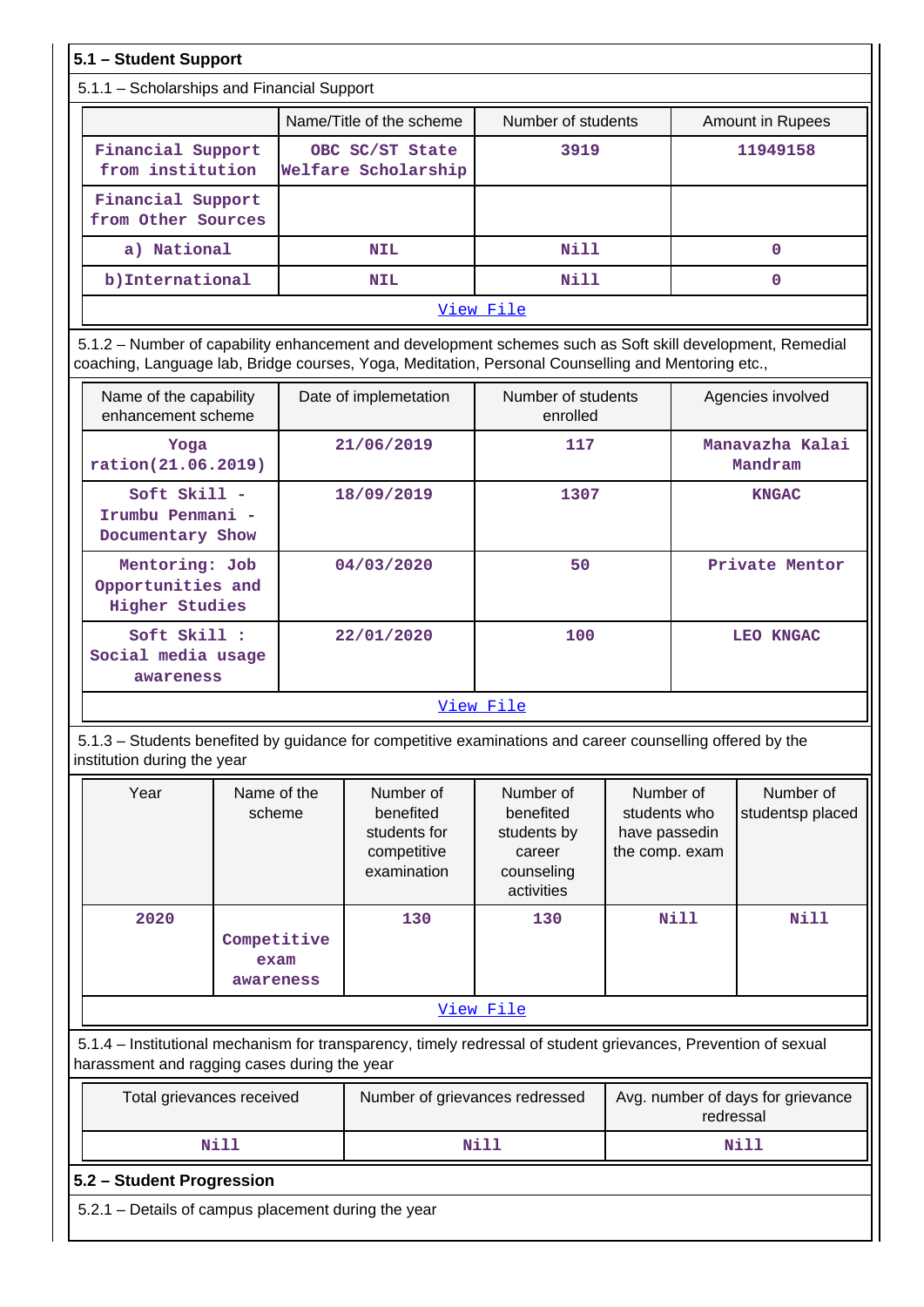|                                                                                                                                                                   | On campus                                                                                                                                                                                                                                                                                                                    |                              |                         | Off campus        |                                     |                                         |                      |                                     |  |  |  |  |  |  |
|-------------------------------------------------------------------------------------------------------------------------------------------------------------------|------------------------------------------------------------------------------------------------------------------------------------------------------------------------------------------------------------------------------------------------------------------------------------------------------------------------------|------------------------------|-------------------------|-------------------|-------------------------------------|-----------------------------------------|----------------------|-------------------------------------|--|--|--|--|--|--|
| Nameof<br>organizations<br>visited                                                                                                                                | Number of<br>students<br>participated                                                                                                                                                                                                                                                                                        | Number of<br>stduents placed |                         |                   | Nameof<br>organizations<br>visited  | Number of<br>students<br>participated   |                      | Number of<br>stduents placed        |  |  |  |  |  |  |
| Artech<br>Academy,<br>Thanjavur                                                                                                                                   | 168                                                                                                                                                                                                                                                                                                                          | <b>Nill</b>                  |                         |                   | <b>Nill</b>                         | <b>Nill</b>                             |                      | <b>Nill</b>                         |  |  |  |  |  |  |
|                                                                                                                                                                   |                                                                                                                                                                                                                                                                                                                              |                              |                         | View File         |                                     |                                         |                      |                                     |  |  |  |  |  |  |
| 5.2.2 - Student progression to higher education in percentage during the year                                                                                     |                                                                                                                                                                                                                                                                                                                              |                              |                         |                   |                                     |                                         |                      |                                     |  |  |  |  |  |  |
| Year                                                                                                                                                              | Number of<br>students<br>enrolling into<br>higher education                                                                                                                                                                                                                                                                  | Programme<br>graduated from  |                         |                   | Depratment<br>graduated from        | Name of<br>institution joined           |                      | Name of<br>programme<br>admitted to |  |  |  |  |  |  |
| 2019                                                                                                                                                              | 46                                                                                                                                                                                                                                                                                                                           | B.Sc                         |                         |                   | Maths                               | <b>KNGAC</b><br>Other                   |                      | B.Ed.<br>M.SC.                      |  |  |  |  |  |  |
|                                                                                                                                                                   |                                                                                                                                                                                                                                                                                                                              |                              |                         | No file uploaded. |                                     |                                         |                      |                                     |  |  |  |  |  |  |
|                                                                                                                                                                   | 5.2.3 - Students qualifying in state/ national/ international level examinations during the year<br>(eg:NET/SET/SLET/GATE/GMAT/CAT/GRE/TOFEL/Civil Services/State Government Services)                                                                                                                                       |                              |                         |                   |                                     |                                         |                      |                                     |  |  |  |  |  |  |
| Items                                                                                                                                                             |                                                                                                                                                                                                                                                                                                                              |                              |                         |                   |                                     | Number of students selected/ qualifying |                      |                                     |  |  |  |  |  |  |
| <b>NET</b>                                                                                                                                                        |                                                                                                                                                                                                                                                                                                                              |                              |                         | 2                 |                                     |                                         |                      |                                     |  |  |  |  |  |  |
| Any Other                                                                                                                                                         |                                                                                                                                                                                                                                                                                                                              |                              |                         |                   | 13                                  |                                         |                      |                                     |  |  |  |  |  |  |
|                                                                                                                                                                   |                                                                                                                                                                                                                                                                                                                              |                              |                         | View File         |                                     |                                         |                      |                                     |  |  |  |  |  |  |
| 5.2.4 – Sports and cultural activities / competitions organised at the institution level during the year                                                          |                                                                                                                                                                                                                                                                                                                              |                              |                         |                   |                                     |                                         |                      |                                     |  |  |  |  |  |  |
|                                                                                                                                                                   | Activity                                                                                                                                                                                                                                                                                                                     |                              | Level                   |                   |                                     |                                         |                      | Number of Participants              |  |  |  |  |  |  |
|                                                                                                                                                                   | <b>NIL</b>                                                                                                                                                                                                                                                                                                                   |                              |                         | <b>NIL</b>        |                                     |                                         | <b>Nill</b>          |                                     |  |  |  |  |  |  |
|                                                                                                                                                                   |                                                                                                                                                                                                                                                                                                                              |                              |                         | No file uploaded. |                                     |                                         |                      |                                     |  |  |  |  |  |  |
| 5.3 - Student Participation and Activities<br>5.3.1 – Number of awards/medals for outstanding performance in sports/cultural activities at national/international |                                                                                                                                                                                                                                                                                                                              |                              |                         |                   |                                     |                                         |                      |                                     |  |  |  |  |  |  |
| level (award for a team event should be counted as one)                                                                                                           |                                                                                                                                                                                                                                                                                                                              |                              |                         |                   |                                     |                                         |                      |                                     |  |  |  |  |  |  |
| Year                                                                                                                                                              | Name of the<br>award/medal                                                                                                                                                                                                                                                                                                   | National/<br>Internaional    | Number of<br>awards for | Sports            | Number of<br>awards for<br>Cultural |                                         | Student ID<br>number | Name of the<br>student              |  |  |  |  |  |  |
| 2019                                                                                                                                                              | <b>GOLD</b>                                                                                                                                                                                                                                                                                                                  | <b>Internat</b><br>ional     |                         | 1                 | Nill                                |                                         | <b>U18MA075</b>      | <b>G. INDHU</b>                     |  |  |  |  |  |  |
| 2019                                                                                                                                                              | <b>SILVER</b>                                                                                                                                                                                                                                                                                                                | <b>Internat</b><br>ional     |                         | $\mathbf{1}$      | <b>Nill</b>                         |                                         | <b>U18MA075</b>      | <b>G. INDHU</b>                     |  |  |  |  |  |  |
|                                                                                                                                                                   |                                                                                                                                                                                                                                                                                                                              |                              |                         | View File         |                                     |                                         |                      |                                     |  |  |  |  |  |  |
| 5.3.2 - Activity of Student Council & representation of students on academic & administrative bodies/committees of                                                |                                                                                                                                                                                                                                                                                                                              |                              |                         |                   |                                     |                                         |                      |                                     |  |  |  |  |  |  |
|                                                                                                                                                                   | the institution (maximum 500 words)<br>They actively participate in all the student meetings convened by the<br>institution. Also, they have been actively involved in the celebrations and<br>annual functions of the institution. The student representative of every<br>programme will take part in the board of Studies. |                              |                         |                   |                                     |                                         |                      |                                     |  |  |  |  |  |  |
|                                                                                                                                                                   |                                                                                                                                                                                                                                                                                                                              |                              |                         |                   |                                     | 5.4 - Alumni Engagement                 |                      |                                     |  |  |  |  |  |  |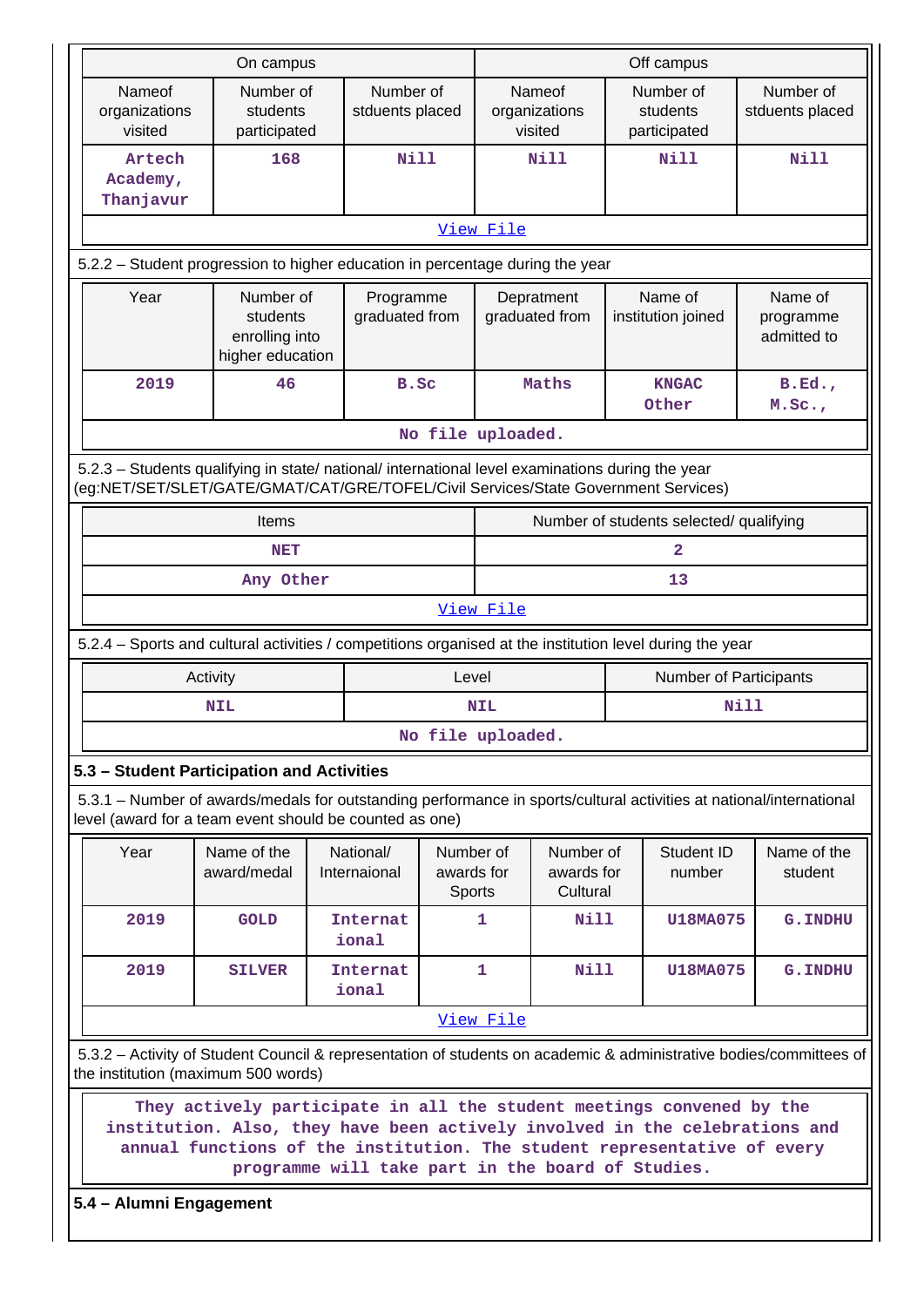5.4.1 – Whether the institution has registered Alumni Association?

 **No**

5.4.2 – No. of registered Alumni:

5.4.3 – Alumni contribution during the year (in Rupees) :

**0**

**0**

**0**

5.4.4 – Meetings/activities organized by Alumni Association :

### **CRITERION VI – GOVERNANCE, LEADERSHIP AND MANAGEMENT**

### **6.1 – Institutional Vision and Leadership**

 6.1.1 – Mention two practices of decentralization and participative management during the last year (maximum 500 words)

 **1. All Heads of the departments are empowered by the academic council and involved in every planning and execution process of academic and administrative activities. 2. The departmental level committee/member has been constituted to review the requirement of purchasing equipment for laboratories, research and regular maintenance activities. 3. Purchase Committee is formed to check the overall specifications of the equipment before placing it for the approval process. 4. Choice Based Credit System has been adopted with a range of elective courses. Students are also given full freedom to organize technical symposiums, coordinator of co-curricular and extracurricular activities, social service group coordinator.**

6.1.2 – Does the institution have a Management Information System (MIS)?

#### **Partial**

### **6.2 – Strategy Development and Deployment**

6.2.1 – Quality improvement strategies adopted by the institution for each of the following (with in 100 words each):

| <b>Strategy Type</b>                                          | Details                                                                                                                                                                                                                                                       |
|---------------------------------------------------------------|---------------------------------------------------------------------------------------------------------------------------------------------------------------------------------------------------------------------------------------------------------------|
| Admission of Students                                         | Counselling to the admission of UG PG<br>degree is well planned and executed.<br>The Single Window system is followed<br>for all sections of students                                                                                                         |
| Industry Interaction / Collaboration                          | Harman Institute of Science Education<br>and Research, Thanjavur. TANBIO R and D<br>Solution, Thanjavur. Field trips and<br>Study tours.                                                                                                                      |
| Library, ICT and Physical<br>Infrastructure / Instrumentation | Library: Regular updating of library<br>with books, Regular issue of books to<br>students. ICT : LCD usage for teaching,<br>circulation of teaching content through<br>mail is practised. computer lab with<br>ICT facility. OHP and LCD, Smart Class<br>Room |
| Curriculum Development                                        | Subject-centred, Learner-centered and<br>problem-centred are focussed. Cross-<br>disciplinary exposure in non-major                                                                                                                                           |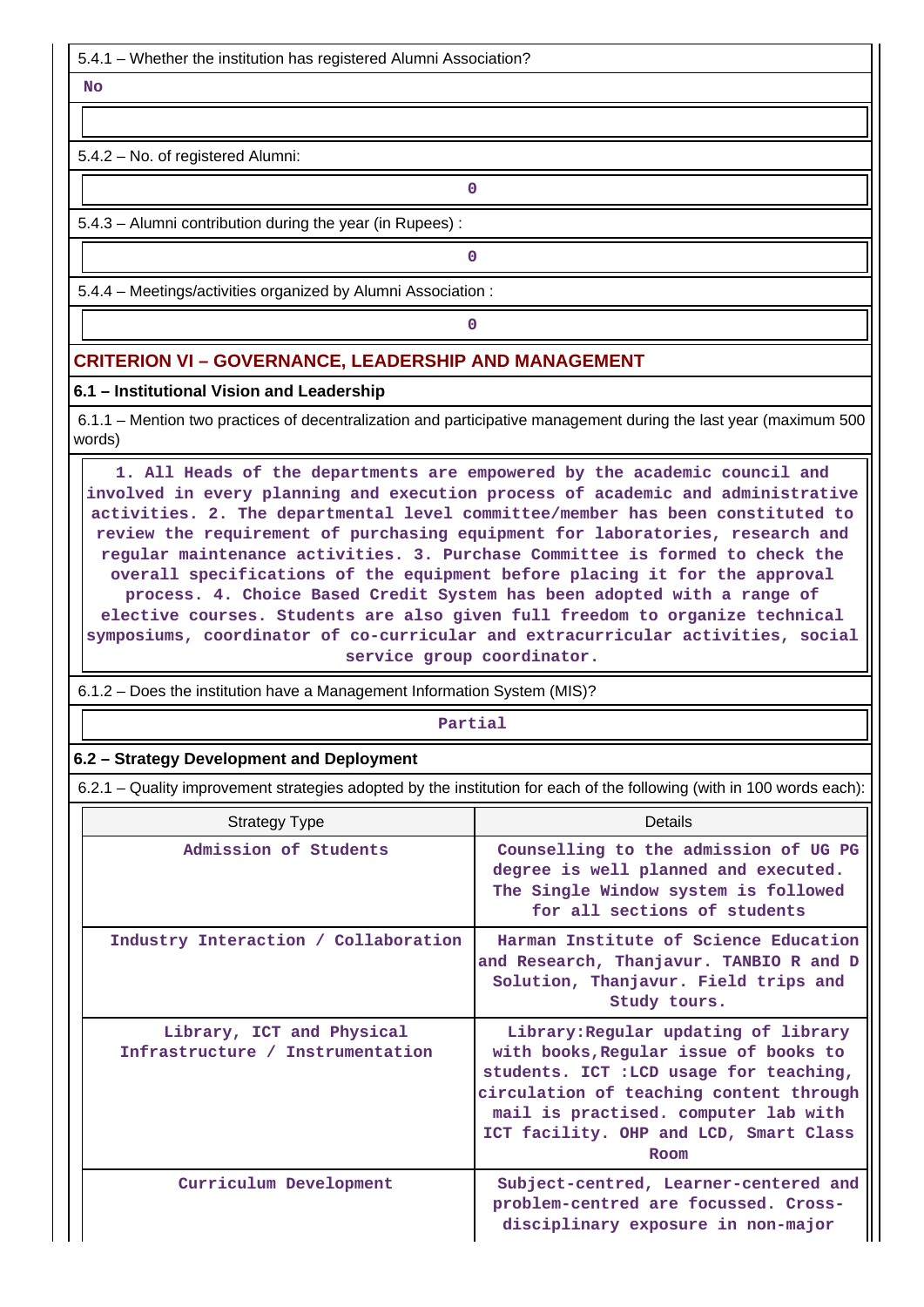|                            | elective soft-skills, life-skills are<br>followed. Focusing on problem-solving<br>and framing syllabus accordingly. Have<br>planned to conduct online testing and<br>assessment. Teaching and Learning:<br>Classroom discussion are conducted by<br>teachers. Student feedback by<br>individuals are collected periodically<br>and filed. Textbook assignments are<br>given to familiarise the topics.<br>Laboratory experiments are performed by<br>two students in two batches. Special<br>assistance are provided for students<br>having difficulty in learning the<br>course, syllabus changes done in the<br>year 2018. Introduction of new and need<br>based courses. Self employment oriented<br>papers |
|----------------------------|----------------------------------------------------------------------------------------------------------------------------------------------------------------------------------------------------------------------------------------------------------------------------------------------------------------------------------------------------------------------------------------------------------------------------------------------------------------------------------------------------------------------------------------------------------------------------------------------------------------------------------------------------------------------------------------------------------------|
| Teaching and Learning      | Motivation, interaction, good student-<br>faculty rapport, assisting active<br>learning and obtaining feedback are<br>practised. ICT enabled teaching<br>methodology used. ICT Based- PPT, Field<br>trips for Plant Collection and<br>Industrial visit. Use of ICT Skills                                                                                                                                                                                                                                                                                                                                                                                                                                      |
| Examination and Evaluation | Centralised CIAModel exam and<br>centralised evaluation have been<br>followed. 2 CIA with centralized<br>valuation system. Provision for<br>Revaluation, totalling and transparency<br>of answer script.                                                                                                                                                                                                                                                                                                                                                                                                                                                                                                       |
| Research and Development   | Giving continuous motivation to PG<br>students to continue their research<br>Students have been addressed and<br>informed about variour field of<br>research and oppurtunities to do their<br>research with and without financial<br>assistance. M. phil and Ph.d Research<br>work goingon. Students are motivated to<br>participate and present papers in<br>seminars and conferences. Workshop<br>conducted. Ph. D Research work relevant<br>to Aquaculture, Environmental<br>Management and Vector control etc.,                                                                                                                                                                                            |

| 6.2.2 – Implementation of e-governance in areas of operations: |  |
|----------------------------------------------------------------|--|
|                                                                |  |

| E-governace area | <b>Details</b>                                                                                                                                                                                                                                                                                |
|------------------|-----------------------------------------------------------------------------------------------------------------------------------------------------------------------------------------------------------------------------------------------------------------------------------------------|
| Administration   | Academic Management, Hostel<br>Management, Controller of Examination<br>Office and Library administrative<br>records are have been maintained<br>digitally through the office mailing<br>system and will be effectively used for<br>data procurement, consolidation and<br>report generation. |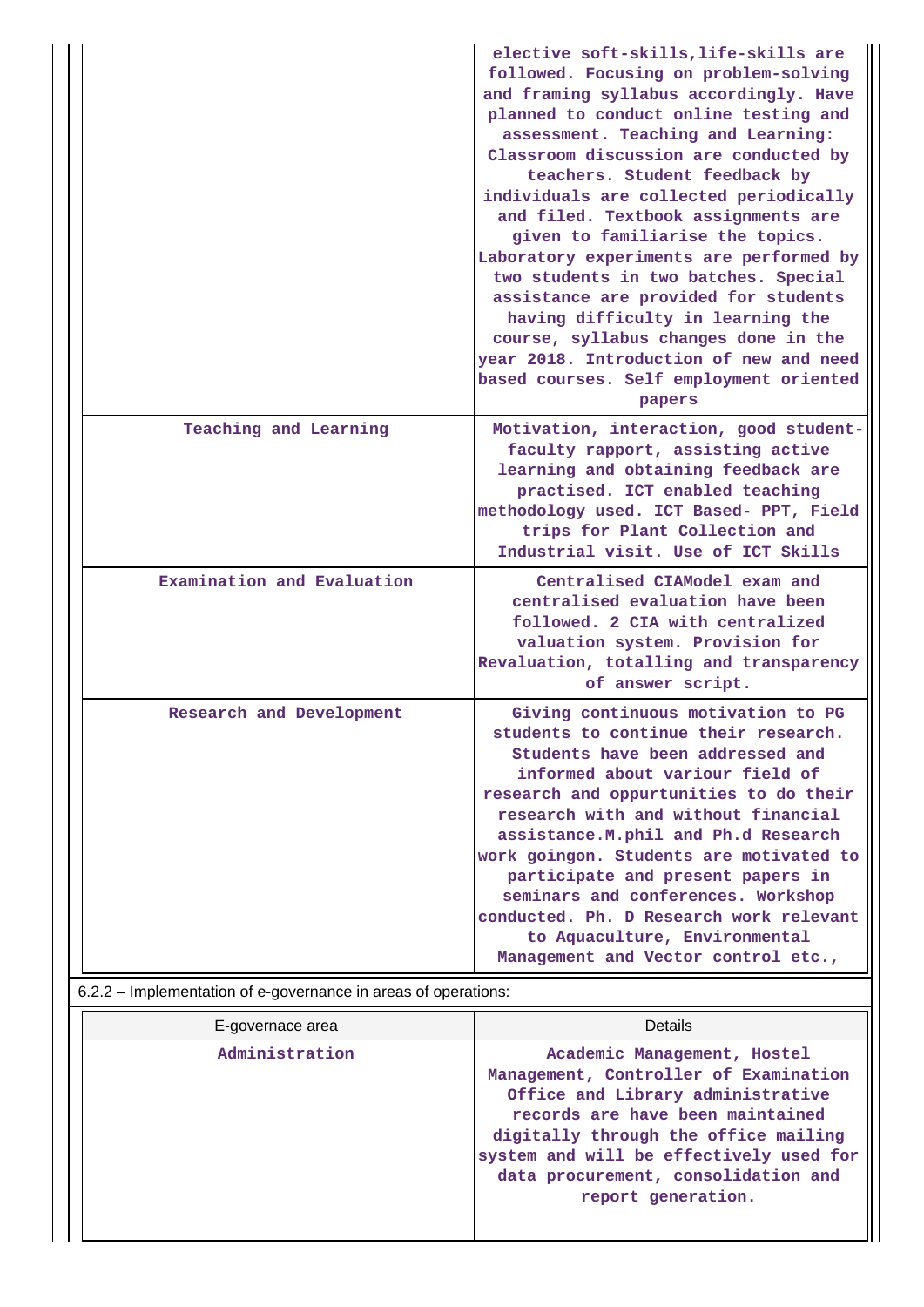| Finance and Accounts                                                                                                                                    |                 |                                                                                     | IFHRMS and Local Server                                                                                                                                    |                                                                             |                   |
|---------------------------------------------------------------------------------------------------------------------------------------------------------|-----------------|-------------------------------------------------------------------------------------|------------------------------------------------------------------------------------------------------------------------------------------------------------|-----------------------------------------------------------------------------|-------------------|
| Student Admission and Support                                                                                                                           |                 |                                                                                     | Rank List and Admission council<br>schedule information management using<br>the college portal.                                                            |                                                                             |                   |
| Examination                                                                                                                                             |                 |                                                                                     | Internal and External Marking System,<br>Hall ticket dissemination, course work<br>database and results managed using<br>software and electronic database. |                                                                             |                   |
| 6.3 - Faculty Empowerment Strategies                                                                                                                    |                 |                                                                                     |                                                                                                                                                            |                                                                             |                   |
| 6.3.1 – Teachers provided with financial support to attend conferences / workshops and towards membership fee<br>of professional bodies during the year |                 |                                                                                     |                                                                                                                                                            |                                                                             |                   |
| Year                                                                                                                                                    | Name of Teacher | Name of conference/<br>workshop attended<br>for which financial<br>support provided |                                                                                                                                                            | Name of the<br>professional body for<br>which membership<br>fee is provided | Amount of support |

 **2019 nil NA NA Nill 2020 nil NA NA Nill No file uploaded.**

 6.3.2 – Number of professional development / administrative training programmes organized by the Colleges for teaching and non teaching staff during the year

| Year                             | Title of the<br>professional<br>development<br>programme<br>organised for<br>teaching staff | Title of the<br>administrative<br>training<br>programme<br>organised for<br>non-teaching<br>staff | From date | To Date | Number of<br>participants<br>(Teaching<br>staff) | Number of<br>participants<br>(non-teaching<br>staff) |
|----------------------------------|---------------------------------------------------------------------------------------------|---------------------------------------------------------------------------------------------------|-----------|---------|--------------------------------------------------|------------------------------------------------------|
| 2020<br><b>NIL</b><br><b>NIL</b> |                                                                                             |                                                                                                   | Nill      | Nill    | Nill                                             | Nill                                                 |

**No file uploaded.**

 6.3.3 – No. of teachers attending professional development programmes, viz., Orientation Programme, Refresher Course, Short Term Course, Faculty Development Programmes during the year

| Title of the<br>professional<br>development<br>programme                                                                                                     | Number of teachers<br>who attended | From Date  | To date    | Duration       |
|--------------------------------------------------------------------------------------------------------------------------------------------------------------|------------------------------------|------------|------------|----------------|
| FDP on<br>Managing online<br>classes and co-<br>creating MOOCs                                                                                               | $\overline{2}$                     | 20/04/2020 | 06/05/2020 | 14             |
| $UGC -$<br>Sponsored<br>Professsional<br>Development<br>Workshop for<br><b>IQAC</b><br>Coordinators<br>Academic<br>Administrators<br>on Quality<br>Assurance | 1                                  | 21/02/2020 | 22/02/2020 | $\overline{2}$ |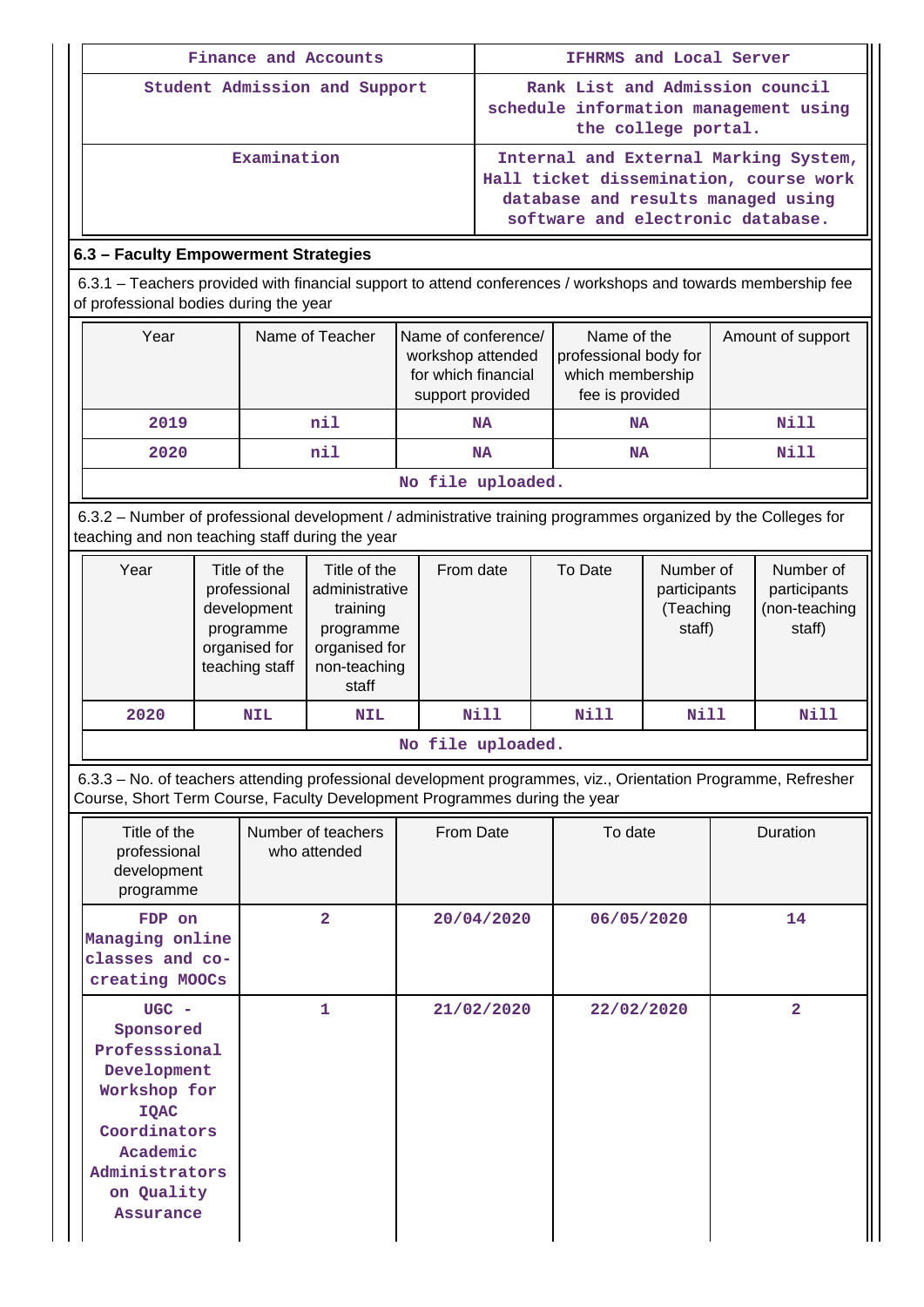| Sustenance in<br>Higher<br>Education<br>Institution                                                                                                                                                                                                                                                                                                                                                  |                                                      |                                                                                                                                                                                       |                                                                         |           |              |                 |                  |  |
|------------------------------------------------------------------------------------------------------------------------------------------------------------------------------------------------------------------------------------------------------------------------------------------------------------------------------------------------------------------------------------------------------|------------------------------------------------------|---------------------------------------------------------------------------------------------------------------------------------------------------------------------------------------|-------------------------------------------------------------------------|-----------|--------------|-----------------|------------------|--|
|                                                                                                                                                                                                                                                                                                                                                                                                      |                                                      |                                                                                                                                                                                       | View File                                                               |           |              |                 |                  |  |
| 6.3.4 - Faculty and Staff recruitment (no. for permanent recruitment):                                                                                                                                                                                                                                                                                                                               |                                                      |                                                                                                                                                                                       |                                                                         |           |              |                 |                  |  |
|                                                                                                                                                                                                                                                                                                                                                                                                      | Teaching                                             |                                                                                                                                                                                       |                                                                         | Permanent | Non-teaching |                 | <b>Full Time</b> |  |
| Nill                                                                                                                                                                                                                                                                                                                                                                                                 | <b>Full Time</b><br>Permanent<br>$\mathbf{2}$        |                                                                                                                                                                                       |                                                                         | Nill      |              |                 | $\overline{2}$   |  |
| 6.3.5 - Welfare schemes for                                                                                                                                                                                                                                                                                                                                                                          |                                                      |                                                                                                                                                                                       |                                                                         |           |              |                 |                  |  |
| Teaching                                                                                                                                                                                                                                                                                                                                                                                             |                                                      |                                                                                                                                                                                       | Non-teaching                                                            |           |              | <b>Students</b> |                  |  |
| Festival Advance,<br>Health Insurance and Co-<br>operative Society                                                                                                                                                                                                                                                                                                                                   |                                                      | Festival Advance,<br>State and Central<br>Health Insurance and Co-<br>Scholarships, NGO<br>operative Society<br>Scholarships, Endowments<br>and Government Free Bus<br><b>Schemes</b> |                                                                         |           |              |                 |                  |  |
|                                                                                                                                                                                                                                                                                                                                                                                                      | 6.4 - Financial Management and Resource Mobilization |                                                                                                                                                                                       |                                                                         |           |              |                 |                  |  |
| 6.4.1 – Institution conducts internal and external financial audits regularly (with in 100 words each)                                                                                                                                                                                                                                                                                               |                                                      |                                                                                                                                                                                       |                                                                         |           |              |                 |                  |  |
| years - It was postponed to date owing to lockdown and SOP. Academic and<br>administration has been done by the external auditing party from the Office of<br>the Principal Accountant General ( GSSA), Chennai covering the last five years<br>6.4.2 – Funds / Grants received from management, non-government bodies, individuals, philanthropies during the<br>year(not covered in Criterion III) |                                                      |                                                                                                                                                                                       | from 2015-2016                                                          |           |              |                 |                  |  |
| Name of the non government<br>funding agencies /individuals                                                                                                                                                                                                                                                                                                                                          |                                                      | Funds/ Grnats received in Rs.                                                                                                                                                         |                                                                         |           |              | Purpose         |                  |  |
| <b>NIL</b>                                                                                                                                                                                                                                                                                                                                                                                           |                                                      |                                                                                                                                                                                       | 0                                                                       |           |              |                 | <b>NIL</b>       |  |
|                                                                                                                                                                                                                                                                                                                                                                                                      |                                                      |                                                                                                                                                                                       | No file uploaded.                                                       |           |              |                 |                  |  |
| 6.4.3 - Total corpus fund generated                                                                                                                                                                                                                                                                                                                                                                  |                                                      |                                                                                                                                                                                       |                                                                         |           |              |                 |                  |  |
|                                                                                                                                                                                                                                                                                                                                                                                                      |                                                      |                                                                                                                                                                                       | 0                                                                       |           |              |                 |                  |  |
| 6.5 - Internal Quality Assurance System                                                                                                                                                                                                                                                                                                                                                              |                                                      |                                                                                                                                                                                       |                                                                         |           |              |                 |                  |  |
| 6.5.1 - Whether Academic and Administrative Audit (AAA) has been done?                                                                                                                                                                                                                                                                                                                               |                                                      |                                                                                                                                                                                       |                                                                         |           |              |                 |                  |  |
| <b>Audit Type</b>                                                                                                                                                                                                                                                                                                                                                                                    |                                                      | External                                                                                                                                                                              |                                                                         |           |              | Internal        |                  |  |
| Academic                                                                                                                                                                                                                                                                                                                                                                                             | Yes/No                                               |                                                                                                                                                                                       | Agency                                                                  |           | Yes/No       |                 | Authority        |  |
|                                                                                                                                                                                                                                                                                                                                                                                                      | Yes                                                  | General (                                                                                                                                                                             | Office of the<br>Principal<br>Accountant<br>GSSA), Chennai              |           | <b>No</b>    |                 | Nill             |  |
| Administrative                                                                                                                                                                                                                                                                                                                                                                                       | Yes                                                  |                                                                                                                                                                                       | Office of the<br>Principal<br>Accountant<br>General (<br>GSSA), Chennai |           | Yes          |                 | DCE, Chennai     |  |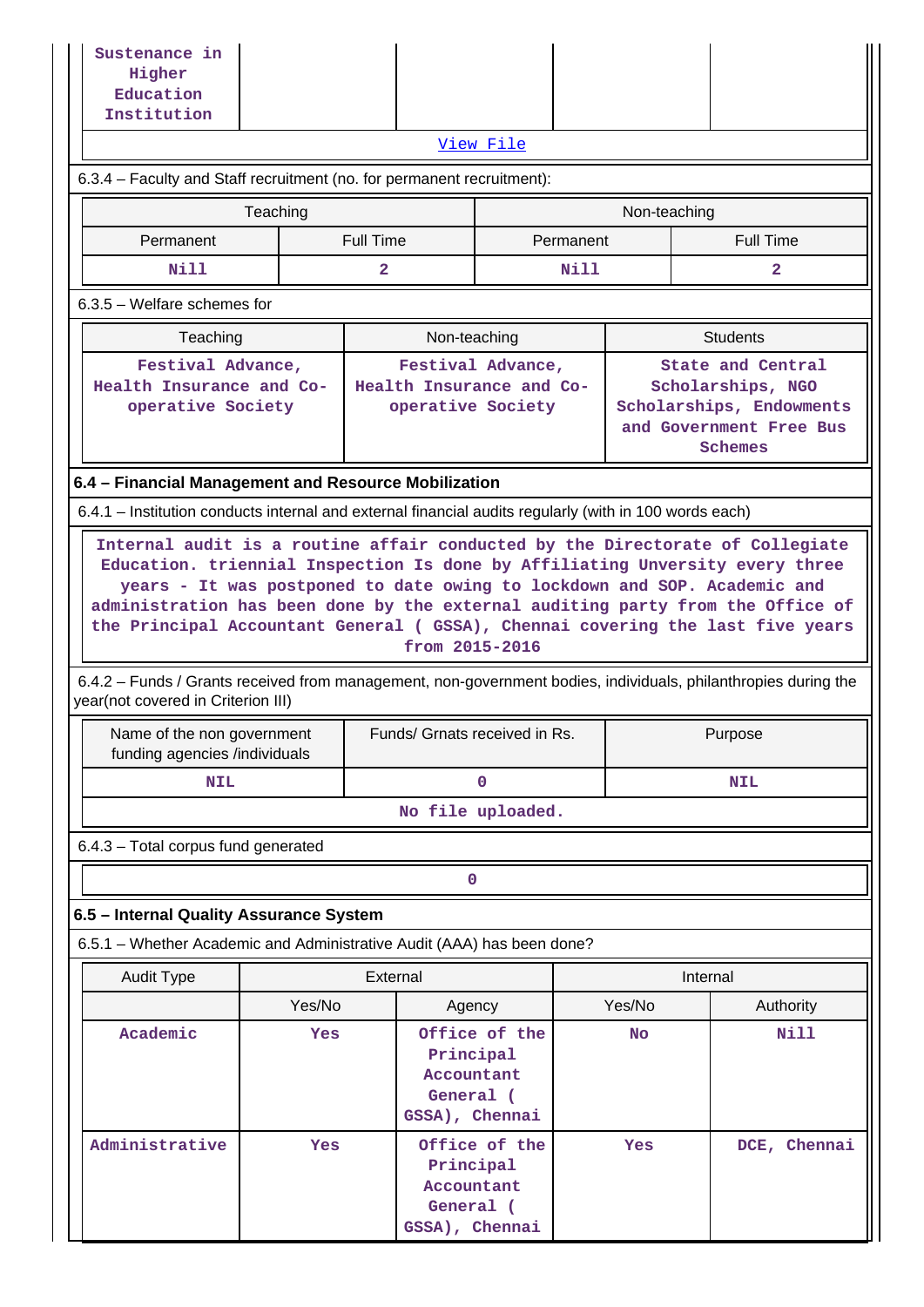6.5.2 – Activities and support from the Parent – Teacher Association (at least three)

 **1. Our Institution has the Parent-Teacher Association. Fund collection and utilization are well structured and monitored. 2. The periodic meetings are conducted to discuss the various developmental activities and requirements from parents and teachers. 3. Both teaching and non-teaching staffs are on an Adhoc basis to manage the staff scarcity owing to non-recruitment of the lab, clerical and even teaching posts for a long period of time.**

6.5.3 – Development programmes for support staff (at least three)

 **1. Maintained SOP by providing sanitiser and masks as per govt. direction during offline working days. 2. Cornono test and vaccination camps organised on the college campus. 3. Admission process of the students is done with high caution during pandemic and 4. Most of the academic council meetings are conducted online mode. 4. All the students and teachers communications are digitally circulated.**

6.5.4 – Post Accreditation initiative(s) (mention at least three)

 **1. College recognised as a Nodal Centre of Indian Space Research Organization Out Reach Programme. 2. College wifi facility repaired and extended 3. SSS survey has been systemized and analysed for further action. 4. E-Content Portal developed and study material Posted to coup with online classes during the lockdown.**

6.5.5 – Internal Quality Assurance System Details

| a) Submission of Data for AISHE portal | Yes |
|----------------------------------------|-----|
| b) Participation in NIRF               | Yes |
| c)ISO certification                    | No  |
| d)NBA or any other quality audit       | No  |

6.5.6 – Number of Quality Initiatives undertaken during the year

|           | Year | Name of quality<br>initiative by IQAC                                         | Date of<br>conducting IQAC                                     | <b>Duration From</b> | <b>Duration To</b> | Number of<br>participants |  |  |
|-----------|------|-------------------------------------------------------------------------------|----------------------------------------------------------------|----------------------|--------------------|---------------------------|--|--|
|           | 2019 | Office of<br>the<br>Principal<br>Accountant<br>General (<br>GSSA),<br>Chennai | 04/11/2019                                                     | 04/11/2019           | 09/11/2019         | 28                        |  |  |
|           | 2020 | Triennial<br>Inspection<br>Report<br>Generated                                | 05/03/2020                                                     | 05/03/2020           | 05/03/2020         | 28                        |  |  |
|           | 2020 | Student<br>Satisfaction<br>Survey<br>Actions<br>Taken                         | 24/10/2020                                                     | 24/10/2020           | 03/11/2020         | 1383                      |  |  |
| View File |      |                                                                               |                                                                |                      |                    |                           |  |  |
|           |      |                                                                               | <b>CRITERION VII - INSTITUTIONAL VALUES AND BEST PRACTICES</b> |                      |                    |                           |  |  |
|           |      |                                                                               | 7.1 - Institutional Values and Social Responsibilities         |                      |                    |                           |  |  |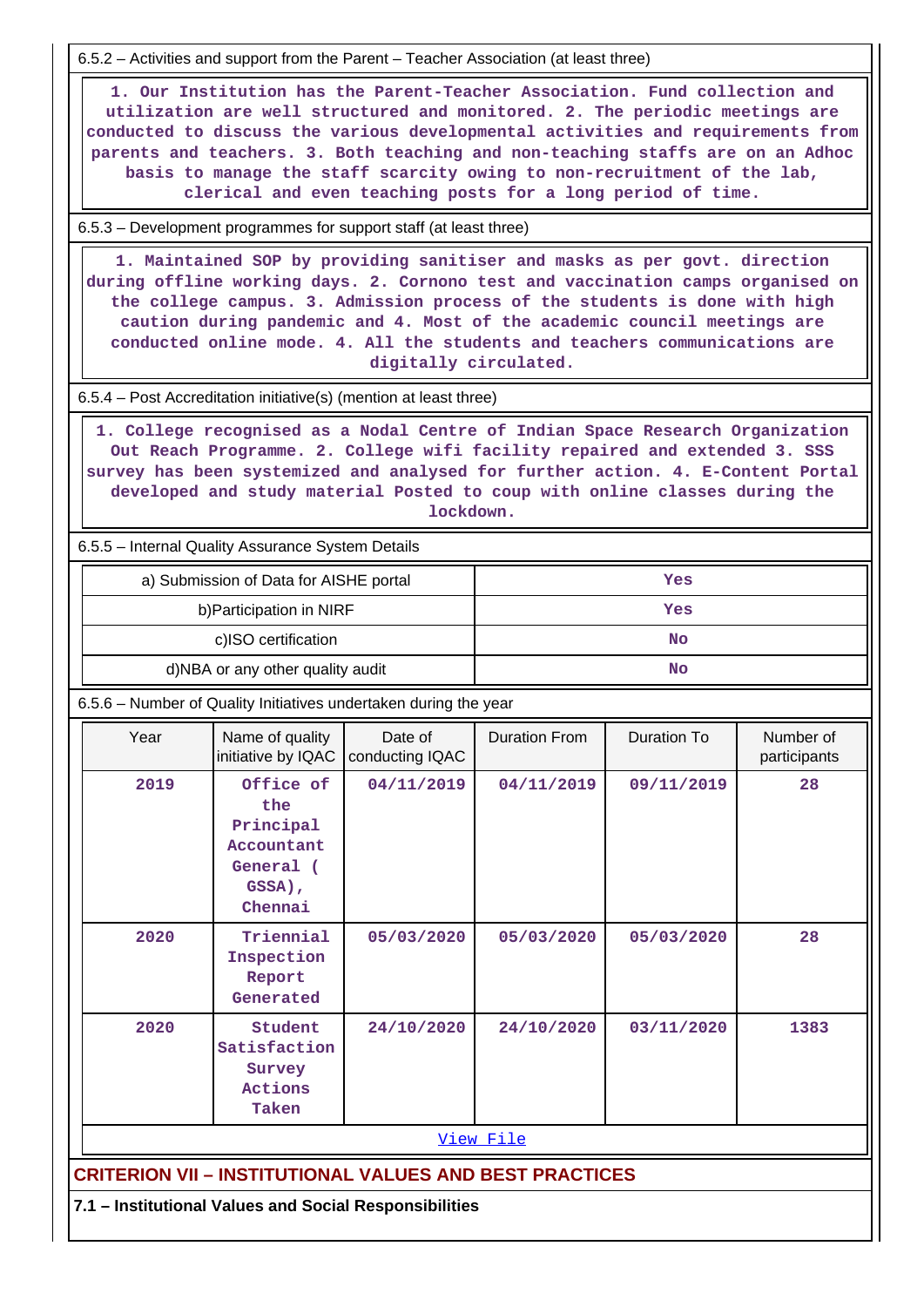7.1.1 – Gender Equity (Number of gender equity promotion programmes organized by the institution during the year)

| yuar,<br>Period from<br>Title of the<br>programme                                                                                                                                                                     |                                                                                             | Period To                                                                                         |        |                | Number of Participants |     |                                                                                   |                               |                                                     |  |
|-----------------------------------------------------------------------------------------------------------------------------------------------------------------------------------------------------------------------|---------------------------------------------------------------------------------------------|---------------------------------------------------------------------------------------------------|--------|----------------|------------------------|-----|-----------------------------------------------------------------------------------|-------------------------------|-----------------------------------------------------|--|
|                                                                                                                                                                                                                       |                                                                                             |                                                                                                   |        |                |                        |     | Female                                                                            |                               | Male                                                |  |
| International<br><b>Womens Day</b><br>Celebration -<br>Special Lecture<br>Singa Penne                                                                                                                                 |                                                                                             | 05/03/2020                                                                                        |        | 06/03/2020     |                        | 250 |                                                                                   |                               | <b>Nill</b>                                         |  |
| Women Health<br>management                                                                                                                                                                                            |                                                                                             | 04/09/2019                                                                                        |        | 04/09/2019     |                        |     | 100                                                                               |                               | <b>Nill</b>                                         |  |
| Internation<br>Women's Day<br>Celebration -<br>Human Chain                                                                                                                                                            |                                                                                             | 08/03/2020                                                                                        |        | 08/03/2020     |                        |     | 50                                                                                |                               | <b>Nill</b>                                         |  |
| 7.1.2 - Environmental Consciousness and Sustainability/Alternate Energy initiatives such as:                                                                                                                          |                                                                                             |                                                                                                   |        |                |                        |     |                                                                                   |                               |                                                     |  |
| Percentage of power requirement of the University met by the renewable energy sources                                                                                                                                 |                                                                                             |                                                                                                   |        |                |                        |     |                                                                                   |                               |                                                     |  |
| Maximised paperless administration - digital documentation encouraged wherever<br>possible Litter free zone maintained Plantation maintained A rainwater<br>harvesting system has been provided in all the buildings. |                                                                                             |                                                                                                   |        |                |                        |     |                                                                                   |                               |                                                     |  |
| 7.1.3 - Differently abled (Divyangjan) friendliness                                                                                                                                                                   |                                                                                             |                                                                                                   |        |                |                        |     |                                                                                   |                               |                                                     |  |
| Item facilities                                                                                                                                                                                                       |                                                                                             |                                                                                                   | Yes/No |                |                        |     | Number of beneficiaries                                                           |                               |                                                     |  |
|                                                                                                                                                                                                                       | Ramp/Rails                                                                                  |                                                                                                   | Yes    |                |                        |     | 21                                                                                |                               |                                                     |  |
| Physical facilities                                                                                                                                                                                                   |                                                                                             |                                                                                                   | Yes    |                |                        |     | 42                                                                                |                               |                                                     |  |
|                                                                                                                                                                                                                       | Scribes for examination                                                                     |                                                                                                   |        | Yes            |                        |     | 12                                                                                |                               |                                                     |  |
| 7.1.4 - Inclusion and Situatedness                                                                                                                                                                                    |                                                                                             |                                                                                                   |        |                |                        |     |                                                                                   |                               |                                                     |  |
| Year                                                                                                                                                                                                                  | Number of<br>initiatives to<br>address<br>locational<br>advantages<br>and disadva<br>ntages | Number of<br>initiatives<br>taken to<br>engage with<br>and<br>contribute to<br>local<br>community |        | Date           | Duration               |     | Name of<br>initiative                                                             | <b>Issues</b><br>addressed    | Number of<br>participating<br>students<br>and staff |  |
| 2019                                                                                                                                                                                                                  | $\mathbf{1}$                                                                                | $\mathbf{1}$                                                                                      |        | 23/09/2<br>019 | $\mathbf{1}$           |     | control<br>ling<br><b>DIPTHERIA</b><br><b>SCREENING</b><br><b>VACCINATI</b><br>ON | <b>DIPTHERIA</b><br>infection | 3000                                                |  |
| 2020                                                                                                                                                                                                                  | $\mathbf{1}$                                                                                | $\mathbf{1}$                                                                                      |        | 10/02/2<br>020 | $\overline{2}$         |     | Polythene<br>litters<br>removal                                                   | land<br>pollution             | 103                                                 |  |
| 2020                                                                                                                                                                                                                  | $\mathbf{1}$                                                                                | $\mathbf{1}$                                                                                      |        | 13/02/2<br>020 | $\mathbf{1}$           |     | Eye<br>vision                                                                     | Vision                        | 200                                                 |  |
|                                                                                                                                                                                                                       | View File                                                                                   |                                                                                                   |        |                |                        |     |                                                                                   |                               |                                                     |  |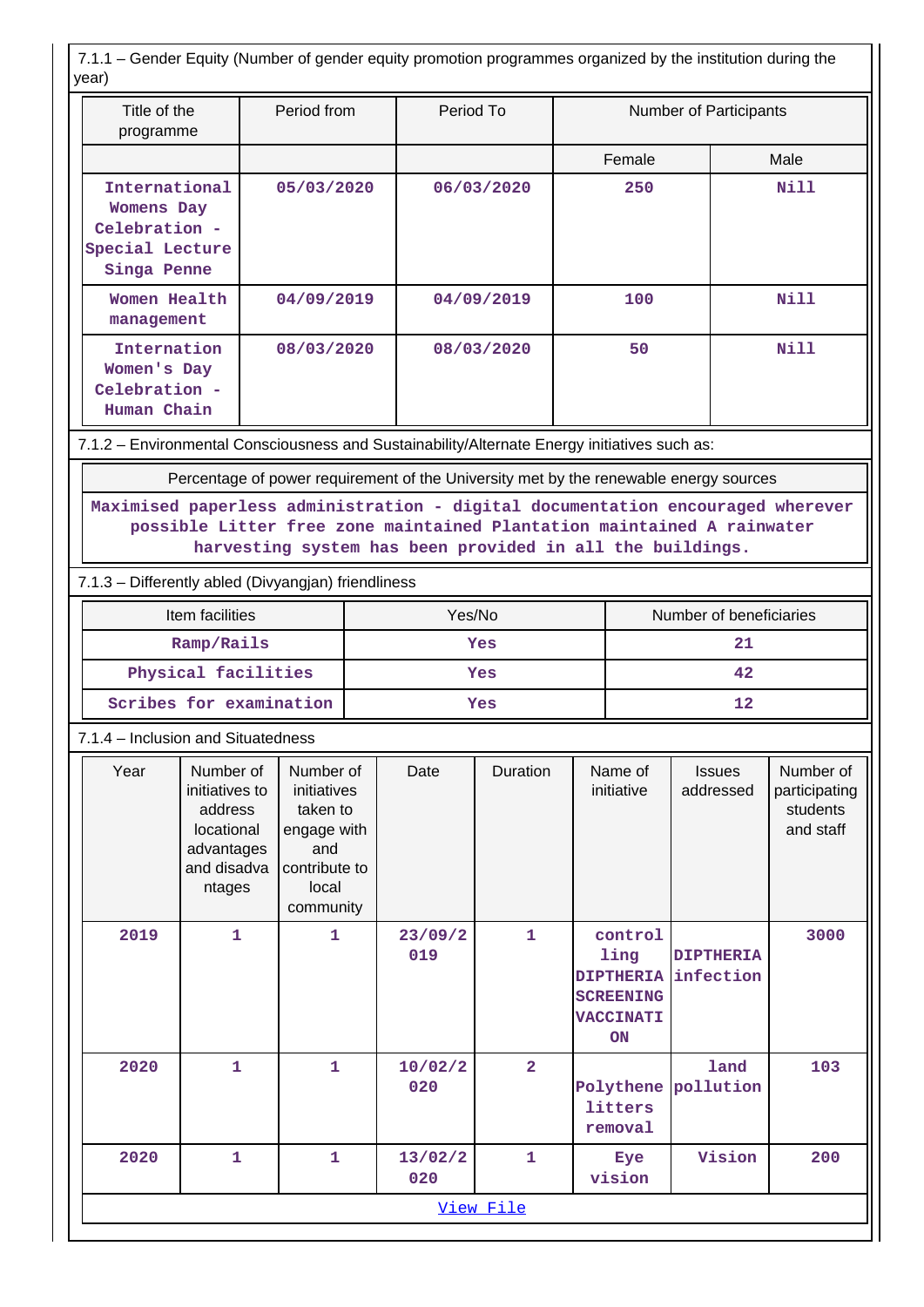7.1.5 – Human Values and Professional Ethics

| Felicitating Tamil                                                                                                                                                                               | Felicitating Tamil                                                                                                                                                                                                                                                                                                                                                                      |
|--------------------------------------------------------------------------------------------------------------------------------------------------------------------------------------------------|-----------------------------------------------------------------------------------------------------------------------------------------------------------------------------------------------------------------------------------------------------------------------------------------------------------------------------------------------------------------------------------------|
| language song,                                                                                                                                                                                   | 17/06/2019                                                                                                                                                                                                                                                                                                                                                                              |
| Institutional Song,                                                                                                                                                                              | language song,                                                                                                                                                                                                                                                                                                                                                                          |
| National Anthem,<br>Attendance and Leave<br>rules for the students,<br>Tutorial ethics, Code of<br>Conduct, Functions of<br>various student academic<br>supporting system and its<br>utilisation | Institutional Song,<br>National Anthem,<br>Attendance and Leave<br>rules for the students,<br>Tutorial ethics, Code of<br>Conduct, Functions of<br>various student academic<br>supporting system and its<br>utilisation have been<br>given in the college<br>calendar with the due<br>consideration of academic<br>council and as per state<br>and central guide lines<br>appropriately |

7.1.6 – Activities conducted for promotion of universal Values and Ethics

| Activity                         | Duration From | Duration To | Number of participants |  |  |  |  |
|----------------------------------|---------------|-------------|------------------------|--|--|--|--|
| Child abuse<br>awareness RALLEY  | 03/08/2019    | 03/08/2019  | 200                    |  |  |  |  |
| Road Safety Week<br>Celebration  | 24/09/2019    | 24/09/2019  | 100                    |  |  |  |  |
| Untouchablity<br>abolish- Pledge | 30/01/2020    | 30/01/2020  | 100                    |  |  |  |  |
| Handicapped day                  | 03/12/2019    | 03/12/2019  | 32                     |  |  |  |  |
| View File                        |               |             |                        |  |  |  |  |

7.1.7 – Initiatives taken by the institution to make the campus eco-friendly (at least five)

 **Collecting degradable and non-degradable wastes separately Litter free campus Rainwater harvesting Tree plantation practice Well maintained campus gardens (multiple)**

### **7.2 – Best Practices**

7.2.1 – Describe at least two institutional best practices

 **1. Effective mentor system adopted to help the student make informed decisions at each and every stage of their academic and professional quest. 2. Extention activities are Well focused and planned for Inclusiveness and Situatedness, to promote universal Values and Ethics and to develop Environmental Consciousness and Sustainability, on the society in general and by adopting a neighbour village and villagers**

 Upload details of two best practices successfully implemented by the institution as per NAAC format in your institution website, provide the link

[https://www.kngac.ac.in/docs/best\\_practices\\_2019\\_2020.pdf](https://www.kngac.ac.in/docs/best_practices_2019_2020.pdf)

#### **7.3 – Institutional Distinctiveness**

 7.3.1 – Provide the details of the performance of the institution in one area distinctive to its vision, priority and thrust in not more than 500 words